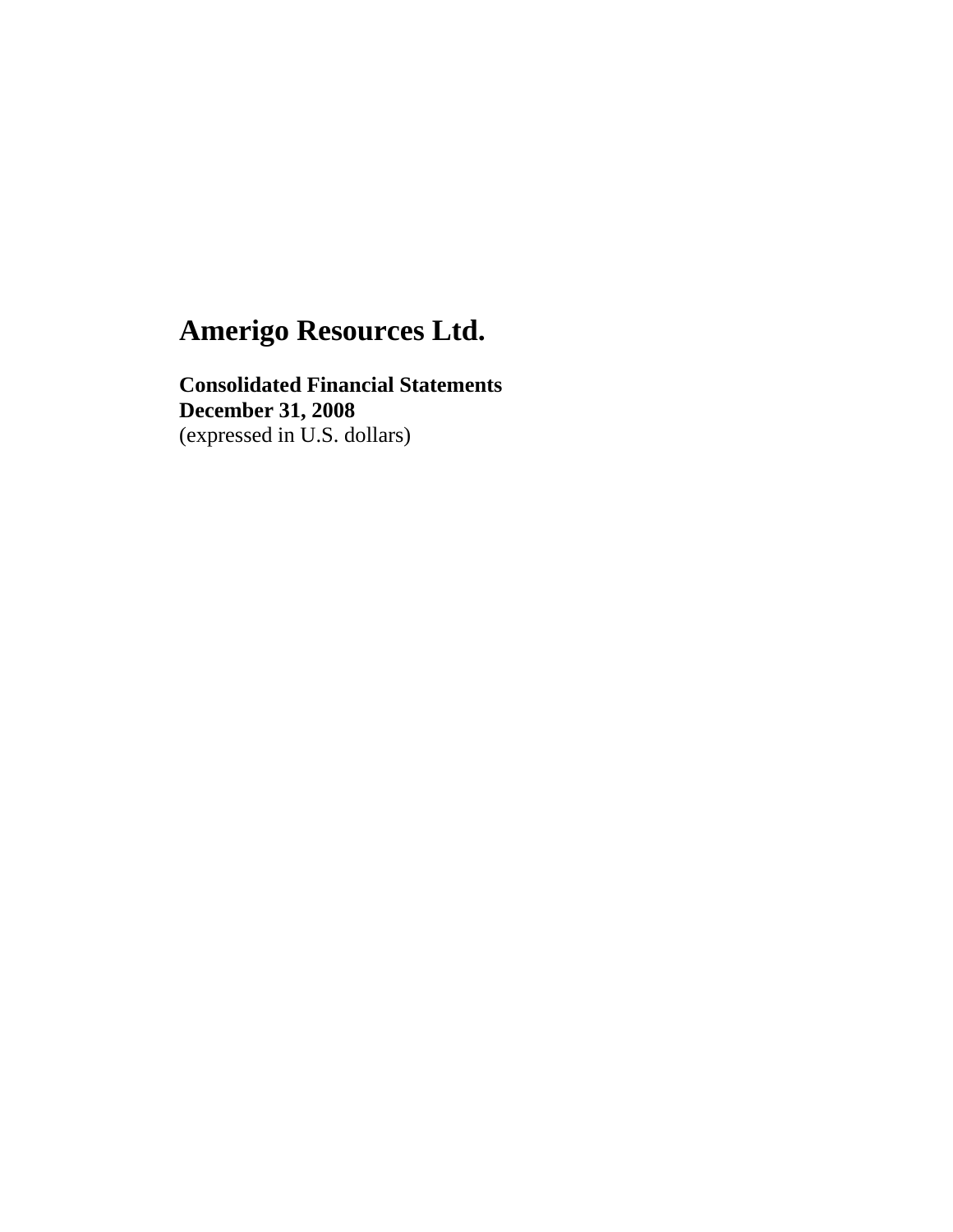

#### **MANAGEMENT'S RESPONSIBILITY FOR FINANCIAL REPORTING**

The financial statements, the Management Discussion and Analysis and the information contained in the company's annual filing of financial results have been prepared by the management of the company.

The financial statements have been prepared in accordance with accounting principles generally accepted in Canada and, where appropriate, reflect management's best estimates and judgments based on currently available information.

The Audit Committee of the Board of Directors, consisting of three independent members, meets periodically with management and the independent auditors to review the scope and result of the annual audit, and to review the financial statements and related financial reporting matters prior to submitting the financial statements to the Board for approval.

The company's independent auditors, who are appointed by the shareholders, conducted an audit in accordance with Canadian generally accepted auditing standards to allow them to express an opinion on the financial statements.

A system of internal control is maintained to provide reasonable assurance that financial information is accurate and reliable. Management conducts ongoing reviews and evaluation of these controls and report on their findings to management and the Audit Committee.

March 24, 2009 March 24, 2009

Steven G. Dean **Aurora Davidson** Aurora Davidson Chairman Chief Financial Officer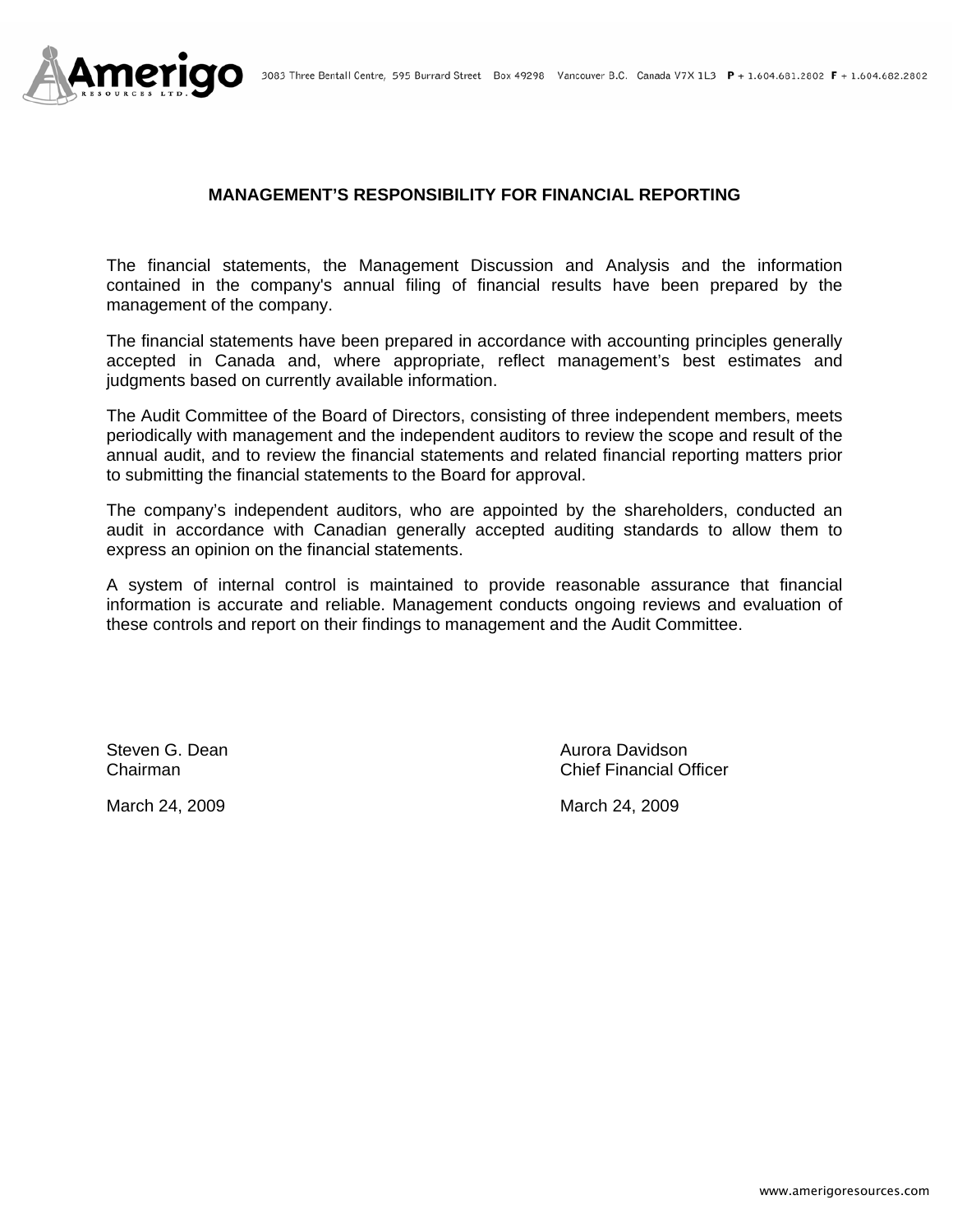

**PricewaterhouseCoopers LLP Chartered Accountants** PricewaterhouseCoopers Place 250 Howe Street, Suite 700 Vancouver, British Columbia Canada V6C 3S7 Telephone +1 604 806 7000

Facsimile +1 604 806 7806 AUDITORS' REPORT

### **To the Shareholders of Amerigo Resources Ltd.**

We have audited the consolidated balance sheets of **Amerigo Resources Ltd.** (the "Company") as at December 31, 2008 and 2007 and the consolidated statements of operations and comprehensive income, cash flows and changes in shareholders' equity for each of the years in the two year period ended December 31, 2008. These consolidated financial statements are the responsibility of the Company's management. Our responsibility is to express an opinion on these financial statements based on our audits.

We conducted our audits in accordance with Canadian generally accepted auditing standards. Those standards require that we plan and perform an audit to obtain reasonable assurance whether the financial statements are free of material misstatement. An audit includes examining, on a test basis, evidence supporting the amounts and disclosures in the financial statements. An audit also includes assessing the accounting principles used and significant estimates made by management, as well as evaluating the overall financial statement presentation.

In our opinion, these consolidated financial statements present fairly, in all material respects, the financial position of the Company as at December 31, 2008 and 2007 and the results of its operations and its cash flows for each of the years in the two year period ended December 31, 2008 in accordance with Canadian generally accepted accounting principles.

Pricewaterhouse Coopers LLP

**Chartered Accountants** Vancouver, BC March 24, 2009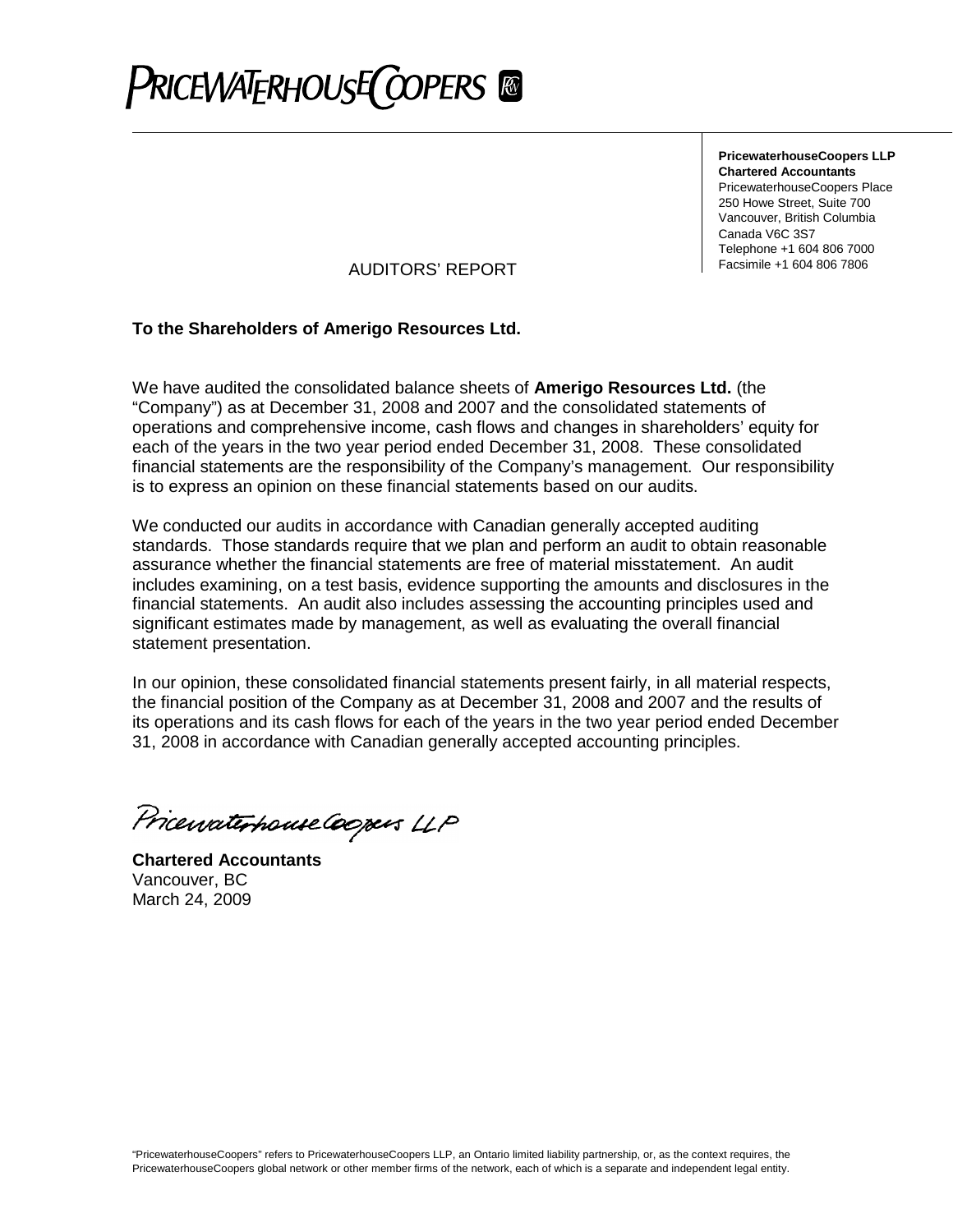Consolidated Balance Sheets

(expressed in U.S. dollars)

|                                                                                                                                                                                               |          | December 31<br>2008<br>\$                                      | December 31<br>2007<br>\$                                        |
|-----------------------------------------------------------------------------------------------------------------------------------------------------------------------------------------------|----------|----------------------------------------------------------------|------------------------------------------------------------------|
| <b>Assets</b>                                                                                                                                                                                 |          |                                                                |                                                                  |
| <b>Current assets</b><br>Cash and cash equivalents<br>Accounts receivable<br>Prepaid expenses<br>Plant supplies and inventory (Note 5)                                                        |          | 3,187,084<br>11,501,868<br>205,897<br>4,230,508                | 16,712,630<br>16,901,271<br>106,289<br>4,231,984                 |
|                                                                                                                                                                                               |          | 19,125,357                                                     | 37,952,174                                                       |
| <b>Investments</b> (Note 14)<br><b>Property, plant and equipment</b> - net (Note 6)<br><b>Contractual right</b> - net (Note 7)<br><b>Other</b>                                                |          | 1,855,435<br>116,243,844<br>6,950,942<br>83,299<br>144,258,877 | 21, 171, 455<br>98,136,625<br>7,437,823<br>40,864<br>164,738,941 |
| <b>Liabilities</b>                                                                                                                                                                            |          |                                                                |                                                                  |
| <b>Current liabilities</b><br>Accounts payable and accrued liabilities                                                                                                                        |          | 18,091,337                                                     | 16,635,329                                                       |
| Enami loan (Note 8)<br>El Teniente royalty payable (Note 9)<br>Bank loans (Note 10)                                                                                                           |          | 3,538,102<br>2,549,392<br>9,012,992                            | 5,742,906                                                        |
| Due to non-controlling interests (Note $12(a)$ )                                                                                                                                              |          | 49,670<br>33,241,493                                           | 61,735<br>22,439,970                                             |
| <b>Enami loan</b> (Note 8)<br><b>Other payables</b><br><b>Asset retirement obligation</b> (Note 11)<br><b>Future income tax (Note 15)</b><br><b>Non-controlling interests</b> (Note $12(a)$ ) |          | 5,896,837<br>1,004,599<br>5,122,382<br>4,956,851<br>1,000      | 1,003,500<br>4,787,273<br>6,180,703<br>1,000                     |
|                                                                                                                                                                                               |          | 50,223,162                                                     | 34,412,446                                                       |
| <b>Shareholders' Equity</b><br><b>Capital stock</b> (Note 13)<br>Value assigned to stock options (Note $13(c)$ )<br><b>Retained earnings</b><br>Accumulated other comprehensive income (loss) |          | 56, 345, 311<br>2,433,377<br>35,279,137<br>(22, 110)           | 56,933,105<br>1,949,218<br>67,070,515<br>4,373,657               |
|                                                                                                                                                                                               |          | 94,035,715                                                     | 130,326,495                                                      |
|                                                                                                                                                                                               |          | 144,258,877                                                    | 164,738,941                                                      |
| <b>Going Concern</b> (Note 1)<br><b>Contingencies</b> (Note 22)<br><b>Subsequent events (Note 23)</b>                                                                                         |          |                                                                |                                                                  |
| <b>Approved by the Board of Directors</b>                                                                                                                                                     |          |                                                                |                                                                  |
| "Robert Gayton"                                                                                                                                                                               | Director | "Ruston Goepel"                                                | Director                                                         |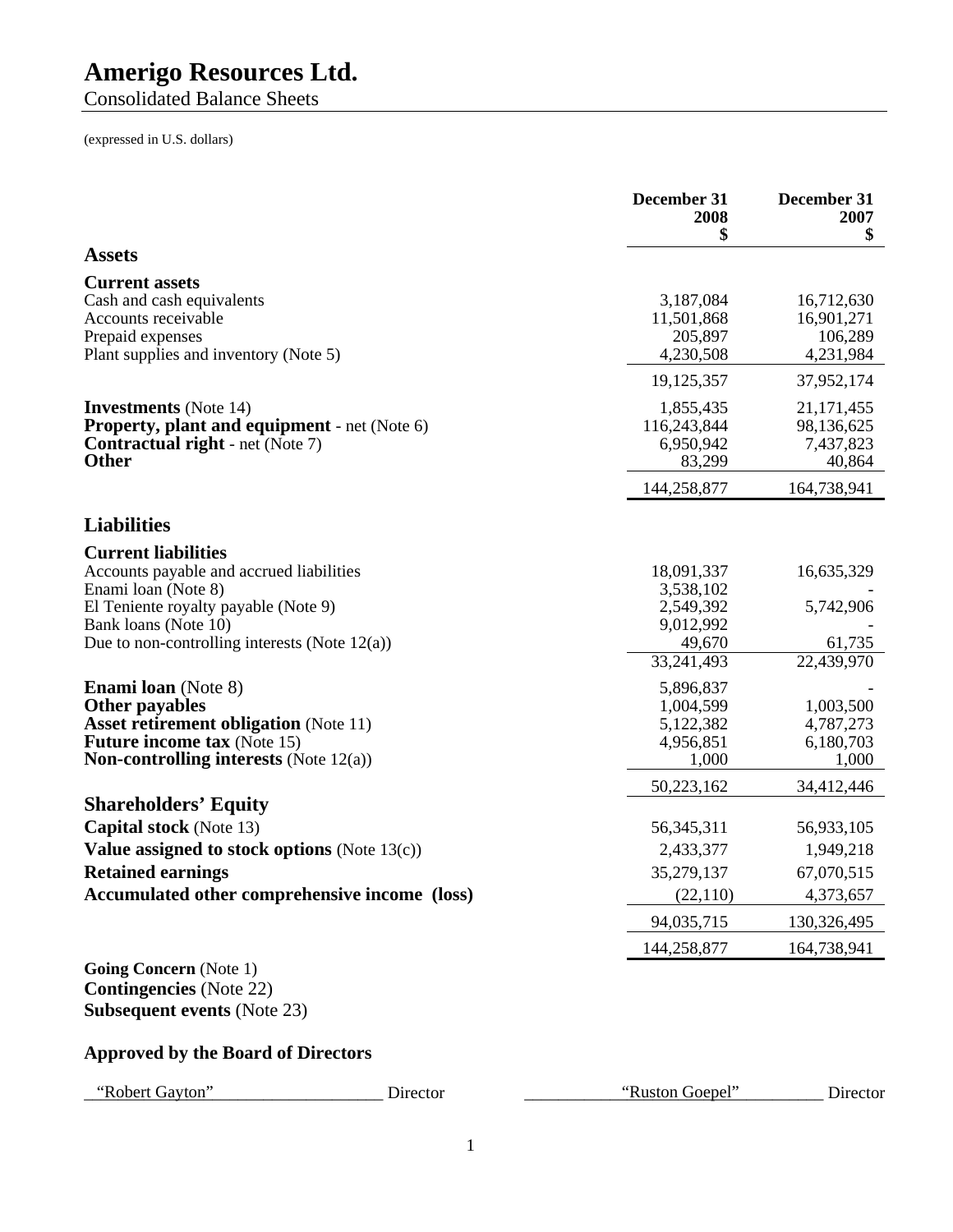Consolidated Statements of Operations and Comprehensive Income (Loss)

(expressed in U.S. dollars)

|                                                            | <b>Year ended</b> | <b>Year ended</b> |
|------------------------------------------------------------|-------------------|-------------------|
|                                                            | December 31,      | December 31,      |
|                                                            | 2008<br>\$        | 2007<br>\$        |
|                                                            |                   |                   |
| <b>Revenue</b>                                             | 97,627,482        | 105,694,549       |
| Costs                                                      |                   |                   |
| Production costs                                           | 70,005,003        | 50,214,815        |
| El Teniente royalty (Note 9)                               | 19,712,621        | 18,673,900        |
| Depreciation and amortization                              | 5,310,865         | 4,086,845         |
| Administration                                             | 2,529,531         | 1,469,759         |
| Transportation                                             | 1,082,064         | 1,051,392         |
| Asset retirement accretion cost                            | 335,109           | 164,289           |
| Stock-based compensation (Note 13(c))                      |                   | 149,276           |
| <b>Cost of sales</b>                                       | 98,975,193        | 75,810,276        |
| <b>Operating profit (loss)</b>                             | (1,347,711)       | 29,884,273        |
| Other expenses                                             |                   |                   |
| Office and general expenses                                | 1,349,908         | 1,136,365         |
| Salaries, management and professional fees                 | 1,181,253         | 1,429,902         |
| Interest expense                                           | 548,564           | 19,100            |
| Stock-based compensation (Note 13(c))                      | 484,159           | 749,406           |
|                                                            | 3,563,884         | 3,334,773         |
| Earnings (loss) before the undernoted items                | (4,911,595)       | 26,549,500        |
| Write-down of investments (Note $14(a)$ )                  | (18, 855, 343)    |                   |
| Foreign exchange gain                                      | 2,210,633         | 1,348,336         |
| Interest income                                            | 457,719           | 1,272,014         |
| Other income                                               | 236,965           | 297,750           |
| Equity investment loss (Note 14(b))                        | (78, 491)         | (224, 573)        |
| Realized gain on sale of financial instruments             |                   | 711,591           |
| Earnings (loss) before taxes and non-controlling interests | (20,940,112)      | 29,954,618        |
| Income tax expense, net of (tax recoveries) (Note 15)      | (2,576,855)       | 5,085,223         |
| Earnings (loss) before non-controlling interests           | (18, 363, 257)    | 24,869,395        |
| Non-controlling interests (Note $12(a)$ )                  | 623,588           | 587,041           |
| Net earnings (loss)                                        | (18,986,845)      | 24, 282, 354      |
| Other comprehensive income (loss)                          | (4,395,767)       | 4,395,767         |
| Comprehensive income (loss)                                | (23, 382, 612)    | 28,678,121        |
|                                                            |                   |                   |
| Weighted average number of shares outstanding, basic       | 93,912,981        | 94,279,636        |
| Weighted average number of shares outstanding, diluted     | 93,912,981        | 94,523,810        |
|                                                            |                   |                   |
| Earnings (loss) per share                                  |                   |                   |
| Basic                                                      | (0.20)            | 0.26              |
| Diluted                                                    | (0.20)            | 0.26              |
|                                                            |                   |                   |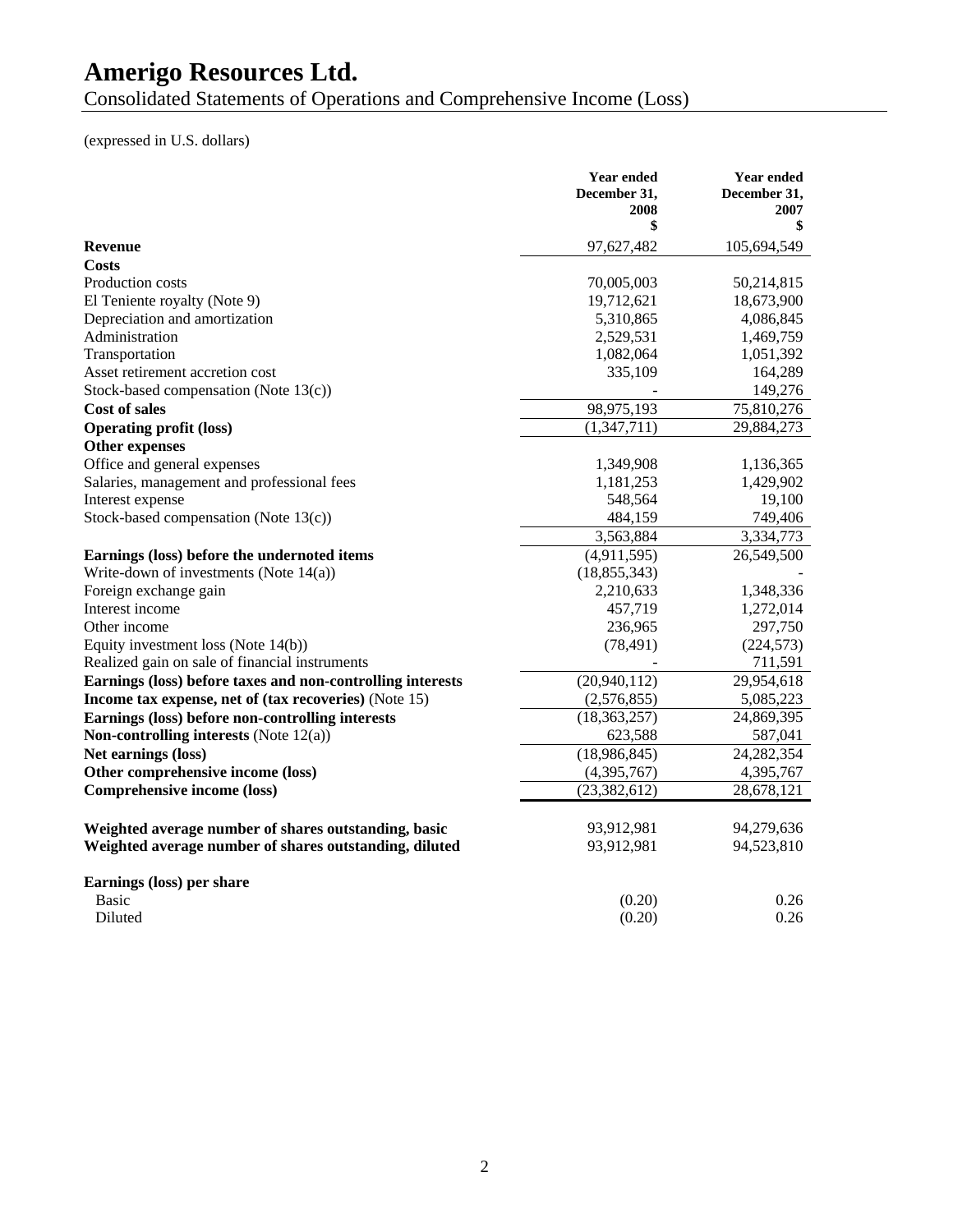Consolidated Statements of Cash Flows

(expressed in U.S. dollars)

|                                                  | <b>Year ended</b><br>December 31,<br>2008<br>\$ | Year ended<br>December 31,<br>2007<br>\$ |
|--------------------------------------------------|-------------------------------------------------|------------------------------------------|
| <b>Cash flows from operating activities</b>      |                                                 |                                          |
| Net earnings (loss) for the year                 | (18,986,845)                                    | 24, 282, 354                             |
| Items not affecting cash -                       |                                                 |                                          |
| Write-down of investments and equity             |                                                 |                                          |
| investment loss                                  | 18,933,834                                      | 224,573                                  |
| Depreciation and amortization                    | 5,310,865                                       | 4,086,845                                |
| Unrealized foreign exchange gains                | (1,607,209)                                     | (86, 186)                                |
| Future income tax expense (recovery)             | (1,153,109)                                     | 1,975,269                                |
| Stock-based compensation                         | 484,159                                         | 898,682                                  |
| Accrued interest on bank loans                   | 112,987                                         |                                          |
| Asset retirement accretion cost                  | 335,109                                         | 164,289                                  |
| Other receivables                                | (42, 435)                                       | (17,310)                                 |
| Realized gain on sale of financial instruments   |                                                 | (711, 591)                               |
|                                                  | $\overline{3,}387,356$                          | 30,816,475                               |
| Changes in non-cash working capital              |                                                 |                                          |
| Accounts receivable                              | 5,399,403                                       | (5,208,024)                              |
| Prepaid expenses                                 | (99,608)                                        | 102,982                                  |
| Plant, supplies and inventory                    | 1,476                                           | (1,705,073)                              |
| Accounts payable                                 | 1,587,070                                       | 4,720,836                                |
| El Teniente royalty payable                      | (3,193,514)                                     | 2,118,989                                |
| Enami loan                                       | 3,538,102                                       |                                          |
| Due to non-controlling interests                 | (12,065)                                        | 18,878                                   |
| Other payables                                   | 1,099                                           | 417,092                                  |
| Net cash provided by operating activities        | 10,609,319                                      | 31,282,155                               |
| <b>Cash flows from investing activities</b>      |                                                 |                                          |
| Purchase of plant and equipment                  | (23, 133, 008)                                  | (17,307,167)                             |
| Purchase of investments                          | (4,013,581)                                     | (15,795,314)                             |
| Sale of investments                              |                                                 | 1,941,092                                |
| Net cash used in investing activities            | (27, 146, 589)                                  | (31, 161, 389)                           |
| <b>Cash flows from financing activities</b>      |                                                 |                                          |
| Proceeds from bank loans                         | 10,507,214                                      |                                          |
| Enami loan                                       | 5,896,837                                       |                                          |
| Payment of dividends                             | (11,802,999)                                    | (11,089,289)                             |
| Purchase of share capital for cancellation       | (1,589,328)                                     | (340, 301)                               |
| Issuance of shares for cash – net of issue costs |                                                 | 1,447,395                                |
| Net cash provided by (used in) financing         |                                                 |                                          |
| activities                                       | 3,011,724                                       | (9,982,195)                              |
| Net decrease in cash and cash equivalents        | (13,525,546)                                    | (9,861,429)                              |
| Cash and cash equivalents - Beginning of year    | 16,712,630                                      | 26,574,059                               |
| Cash and cash equivalents - End of year          | 3,187,084                                       | 16,712,630                               |

**Supplemental disclosure with respect to cash flows (Note 16)**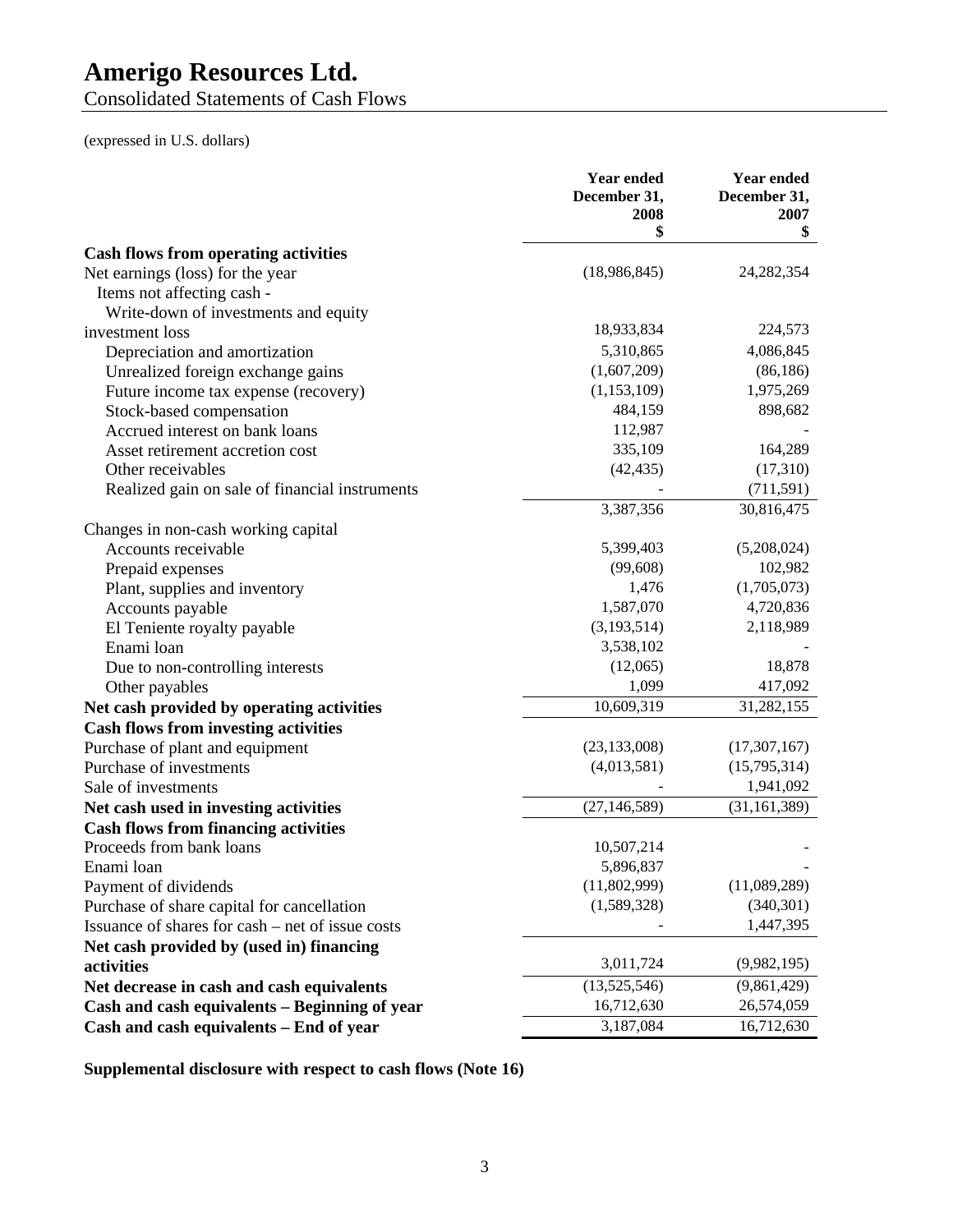Consolidated Statements of Shareholders' Equity

(expressed in U.S. dollars)

|                                                            | <b>Common shares</b> |               |                                    |                                              |                                                            |                         |
|------------------------------------------------------------|----------------------|---------------|------------------------------------|----------------------------------------------|------------------------------------------------------------|-------------------------|
|                                                            | No. of shares        | <b>Amount</b> | <b>Retained</b><br><b>Earnings</b> | <b>Value</b><br>assigned<br>to stock options | <b>Accumulated Other</b><br>Comprehensive<br><b>Income</b> | Shareholders'<br>equity |
|                                                            |                      | \$)           | \$)                                | $($ \$)                                      | \$)                                                        | \$)                     |
| Balance -<br>Dec. 31, 2006                                 | 93,443,244           | 55,026,997    | 54,123,820                         | 1,603,180                                    | (22, 110)                                                  | 110,731,887             |
| Issue of shares                                            |                      |               |                                    |                                              |                                                            |                         |
| Exercise of stock options                                  | 1,089,500            | 1,447,395     |                                    |                                              |                                                            | 1,447,395               |
| Shares repurchased                                         | (160,000)            | (93, 931)     | (246,370)                          |                                              |                                                            | (340, 301)              |
| Options vested                                             |                      |               |                                    | 898,682                                      |                                                            | 898,682                 |
| Transfer of value on<br>exercise of stock options          |                      | 552,644       |                                    | (552, 644)                                   |                                                            |                         |
| Unrealized gains on<br>"available for sale"<br>instruments |                      |               |                                    |                                              | 4,395,767                                                  | 4,395,767               |
| Dividends paid                                             |                      |               | (11,089,289)                       |                                              |                                                            | (11,089,289)            |
| Net earnings for the year                                  |                      |               | 24, 282, 354                       |                                              |                                                            | 24, 282, 354            |
| Balance-<br>Dec. 31, 2007                                  | 94,372,744           | 56,933,105    | 67,070,515                         | 1,949,218                                    | 4,373,657                                                  | 130,326,495             |
| Shares repurchased                                         | (1,001,200)          | (587,794)     | (1,001,534)                        |                                              |                                                            | (1,589,328)             |
| Options vested                                             |                      |               |                                    | 484,159                                      |                                                            | 484,159                 |
| Realized losses on<br>"available for sale"                 |                      |               |                                    |                                              |                                                            |                         |
| instruments (Note 14)                                      |                      |               |                                    |                                              | (4,395,767)                                                | (4,395,767)             |
| Dividends paid                                             |                      |               | (11,802,999)                       |                                              |                                                            | (11,802,999)            |
| Net loss for the year                                      |                      |               | (18,986,845)                       |                                              |                                                            | (18,986,845)            |
| Balance-                                                   |                      |               |                                    |                                              |                                                            |                         |
| December 31, 2008                                          | 93,371,544           | 56, 345, 311  | 35,279,137                         | 2,433,377                                    | (22, 110)                                                  | 94,035,715              |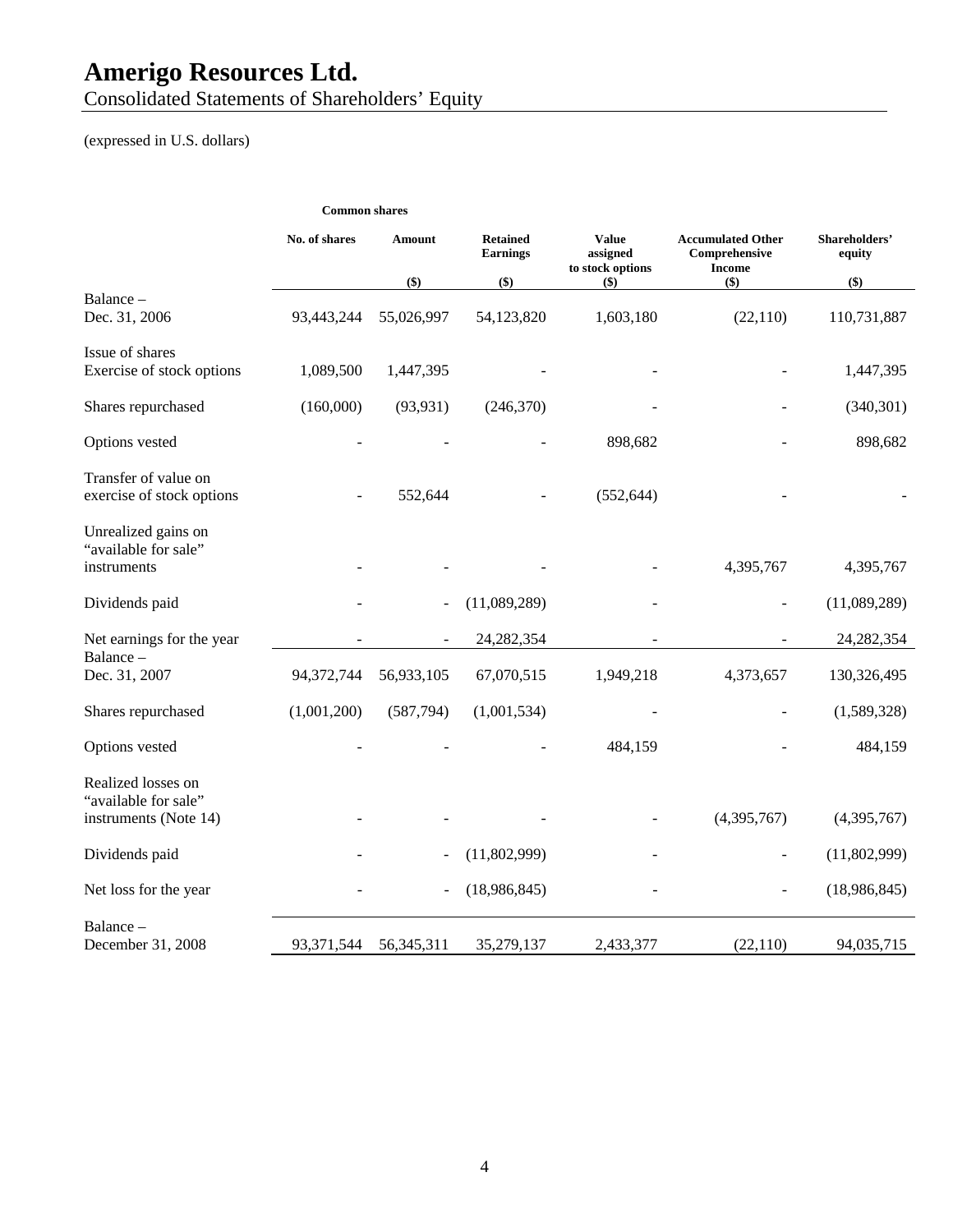## **1 Going concern**

In the year ended December 31, 2008 the Company incurred a net loss of \$18,986,845. The net loss includes a write-down of investments of \$18,855,343. The Company's working capital position was severely affected by the sharp decline in copper and molybdenum prices during the fourth quarter of 2008. At December 31, 2008, the Company had a working capital deficiency of \$14,116,136 which includes \$11,836,724 of negative pricing adjustments to copper and molybdenum sales provisionally priced at substantially higher prices in the third quarter of 2008.

In addition to ongoing working capital requirements in depressed copper and molybdenum markets and high production costs, the Company had to meet the negative pricing adjustments previously described. These adverse conditions lend significant doubt as to the Company's ability to meet its obligations as they come due and accordingly, the appropriateness of using accounting principles applicable to a going concern.

In light of these circumstances, the Company secured equity funding of Cdn\$10.5 million in February 2009 (Note 23), secured additional bank financing of \$5,000,000 in 2008 and \$1,100,000 in 2009 (Note 23), structured the repayment of \$9,434,939 of negative copper pricing adjustments at December 31, 2008 into a payment programme extending from April 2009 to March 2011 (Note 8), arranged for the repayment of \$2,401,785 of molybdenum negative settlement adjustments against physical molybdenum deliveries starting in January 2009, and deferred payments of 70% of the El Teniente royalties from November 2008 to April 2009 (Note 9). The Company has also reduced capital and discretionary expenditures and will be suspending dividend distributions for the foreseeable future.

These actions, while significant, may not be in and of themselves sufficient to enable the Company to fund all aspects of its operations and, accordingly, management is pursuing a number of financial and strategic alternatives including potential changes to the terms of the royalty agreement with El Teniente and the extension of the terms of its short-term bank financing.

The terms of the royalty agreement with El Teniente have been renegotiated at various times over the history of MVC's operations. The Company is currently in negotiations with El Teniente to again modify the terms of the royalty agreement to better reflect the industry's and MVC's higher production costs in recent years and therefore modify the present royalty formula, for the mutual general benefit of both parties.

 MVC has two bank loans with renewal dates in May and August of 2009. It is customary in Chile to have short term renewal dates for loans and for loans to be rolled over as long as they remain in good standing; historically this has been MVC's experience. Notwithstanding this practice, to alleviate uncertainties introduced from holding short-term debt in current market conditions, MVC is in discussions with its bankers in Chile to restructure the existing facilities into long-term loans.

The Company's ability to continue as a going concern is dependent upon copper and molybdenum prices and/or MVC's ability to reduce operating costs, including royalties, to generate positive cash flows from operations, and to renew its current debt facilities. These financial statements do not reflect the adjustments to the carrying values of assets and liabilities and the reported expenses and balance sheet classifications that may be necessary were the going concern assumption inappropriate. Such adjustments could be material.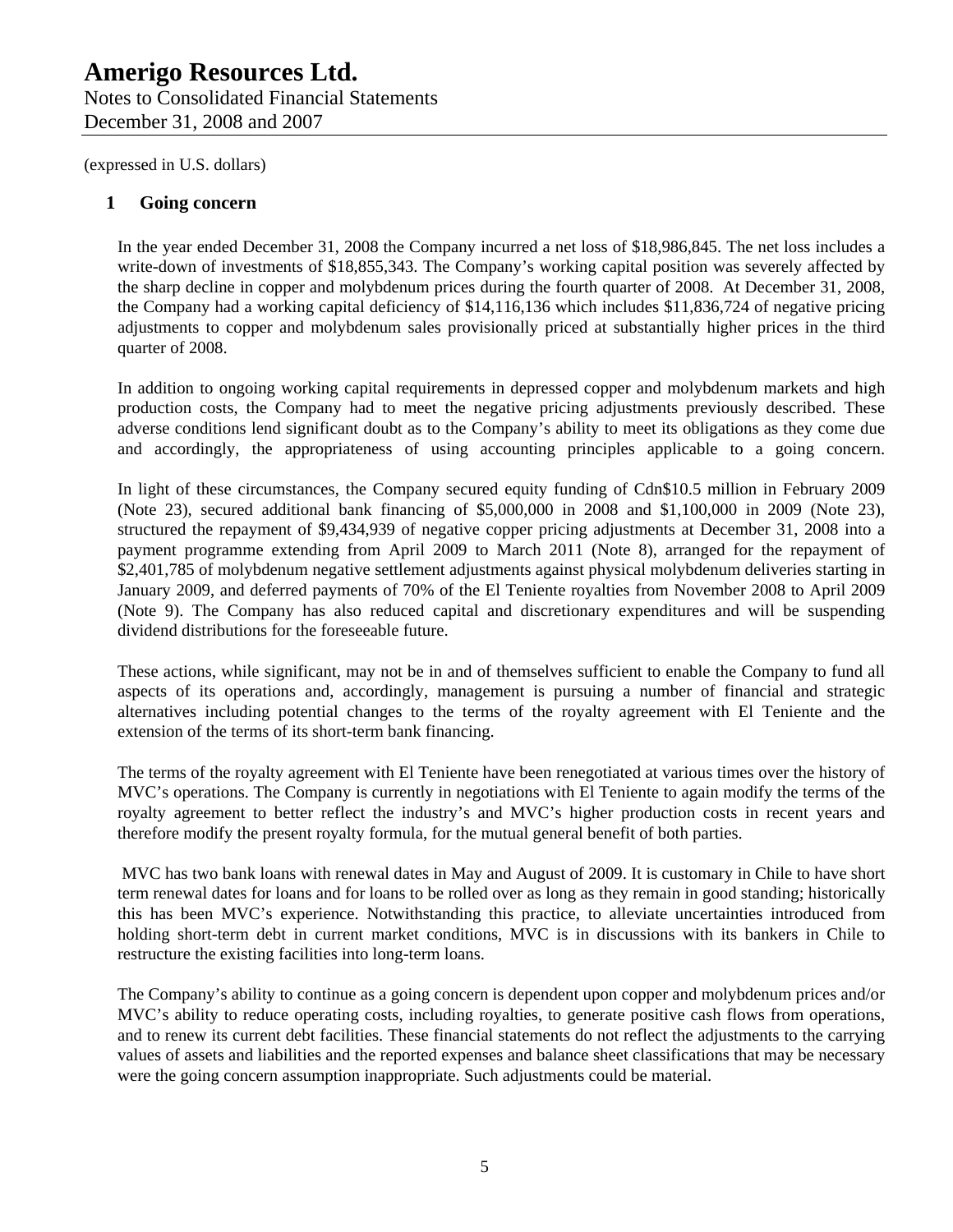## **2 Operations**

Amerigo Resources Ltd. ("the Company") was incorporated under the laws of British Columbia, Canada.

The Company is a producer of copper and molybdenum concentrates with operations in Chile. Its operating subsidiary Minera Valle Central S.A. ("MVC") has a contract with Chile's state-owned copper producer Codelco through at least 2021 to process the tailings from El Teniente, the world's largest underground copper mine.

# **3 Significant accounting policies**

#### **Generally accepted accounting principles**

These consolidated financial statements have been prepared in accordance with accounting principles generally accepted in Canada.

#### **Basis of presentation**

These consolidated financial statements include the accounts of the Company and its wholly-owned subsidiaries, Templo Dorado S.A. de C.V. (inactive), Amerigo International Holdings Corp., Amerigo Resources Ltd. Chile I Limitada, Amerigo Resources Ltd. Chile II Limitada, Minera Valle Central S.A, Amerigo Banking Corporation and Amerigo Investments Limited. All significant intercompany transactions and balances have been eliminated.

### **Use of estimates**

The preparation of financial statements in conformity with Canadian generally accepted accounting principles requires management to make estimates and assumptions that affect the reported amount of assets and liabilities and disclosure of contingent assets and liabilities at the date of the financial statements and the reported amount of revenues and expenses during the period. Actual results may differ from those estimates.

The most significant estimates are related to the physical and economic lives of mineral assets and their recoverability or potential impairment, the estimation of fair values, the estimation of cash flow requirements to determine the Company's ability to continue operating as a going concern, the estimation of the Company's asset retirement obligations and the measurement of stock-based compensation.

#### **Foreign currency translation**

The Company's subsidiaries are considered integrated operations and are translated using the temporal method. Under this method, monetary assets and liabilities are translated into U.S. dollars at the balance sheet date rate of exchange, and non-monetary assets and liabilities at historical rates. Revenues and expenses are translated at transaction date rates, except for depreciation, amortization and accretion, which are translated at historical rates. Gains and losses on translation are included in income.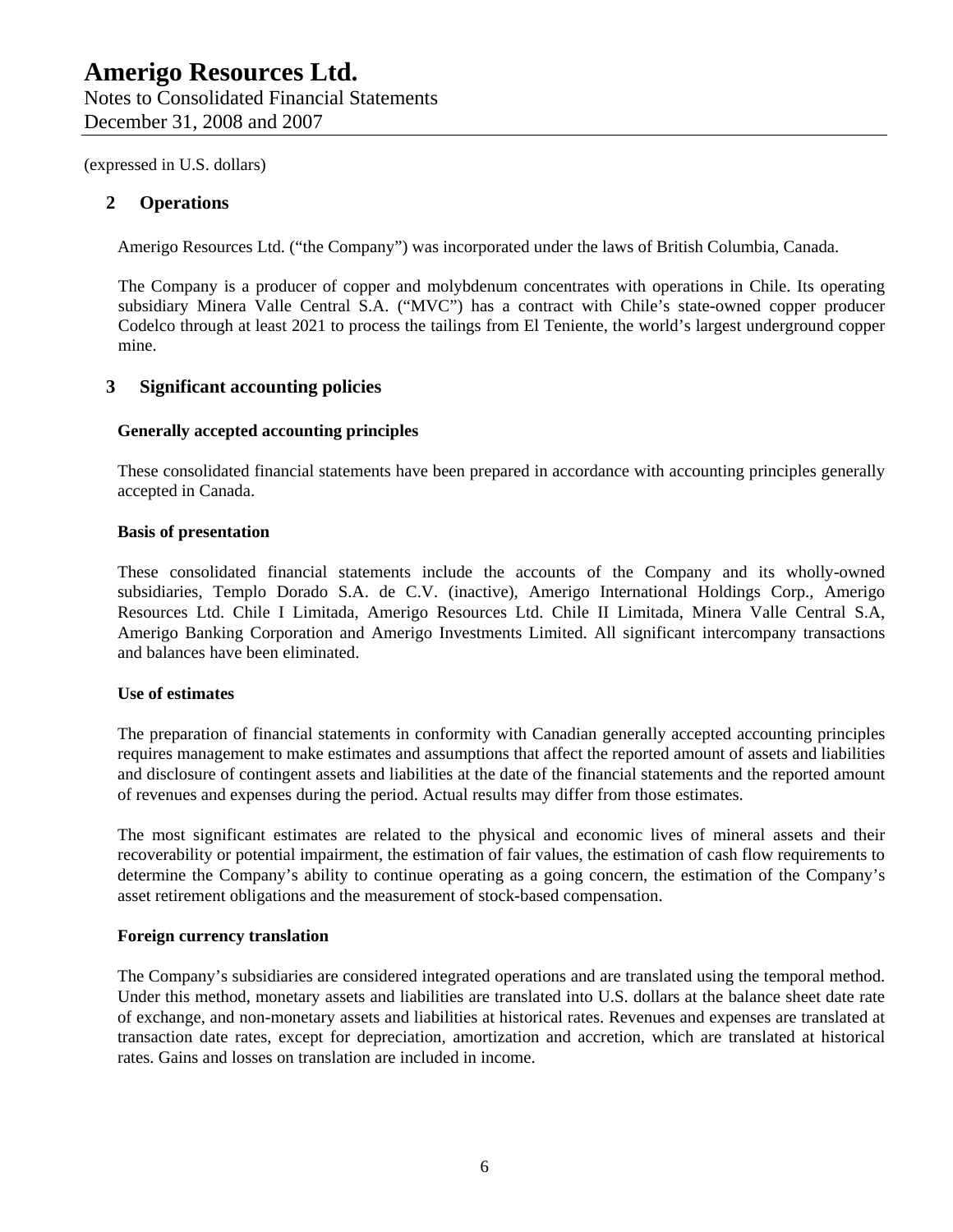#### **Cash and cash equivalents**

Cash and cash equivalents consist of cash on deposit and highly liquid investments that are readily convertible into cash with maturities of three months or less when purchased. Interest earned is recognized immediately in operations.

### **Equity Investment**

The Company holds approximately 26% of the share capital of a TSX-Venture Exchange issuer and is considered to have significant influence in this investment. Accordingly, the Company uses the equity method to account for this investment. In addition, management assesses whether any "other than temporary" impairment in the value of this investment has occurred during each period and if so, a write-down to estimated fair value is made.

#### **Mineral property, plant and equipment**

Plant and equipment are carried at cost. Assets used in commercial production are subject to depreciation on the basis described below:

Plant and infrastructure and major equipment are depreciated using the unit of production method over the lesser of the useful life of the asset or the estimated life of the mineral resource. Other fixed assets are depreciated over the useful life of the asset on a straight-line basis.

Unit of production method is defined as contained pounds of copper produced over estimated production under the tailings supply agreement. The tailings supply agreement has a term extending to the later of the year 2021 or the date at which a predetermined amount of copper in tailings from El Teniente has been delivered.

The Company regularly reviews the carrying value of its plant, equipment and mineral resource. Where information is available and conditions suggest impairment of long-lived assets, estimated future net cash flows are calculated. If projected future cash flows are less than the carrying value and the fair value is less than the carrying value, a write-down to the estimated fair value is made with a corresponding charge to earnings.

### **Plant supplies and inventory**

Plant supplies are valued at the lower of cost and net realizable value. Concentrate inventory is valued at the lower of cost and net realizable value.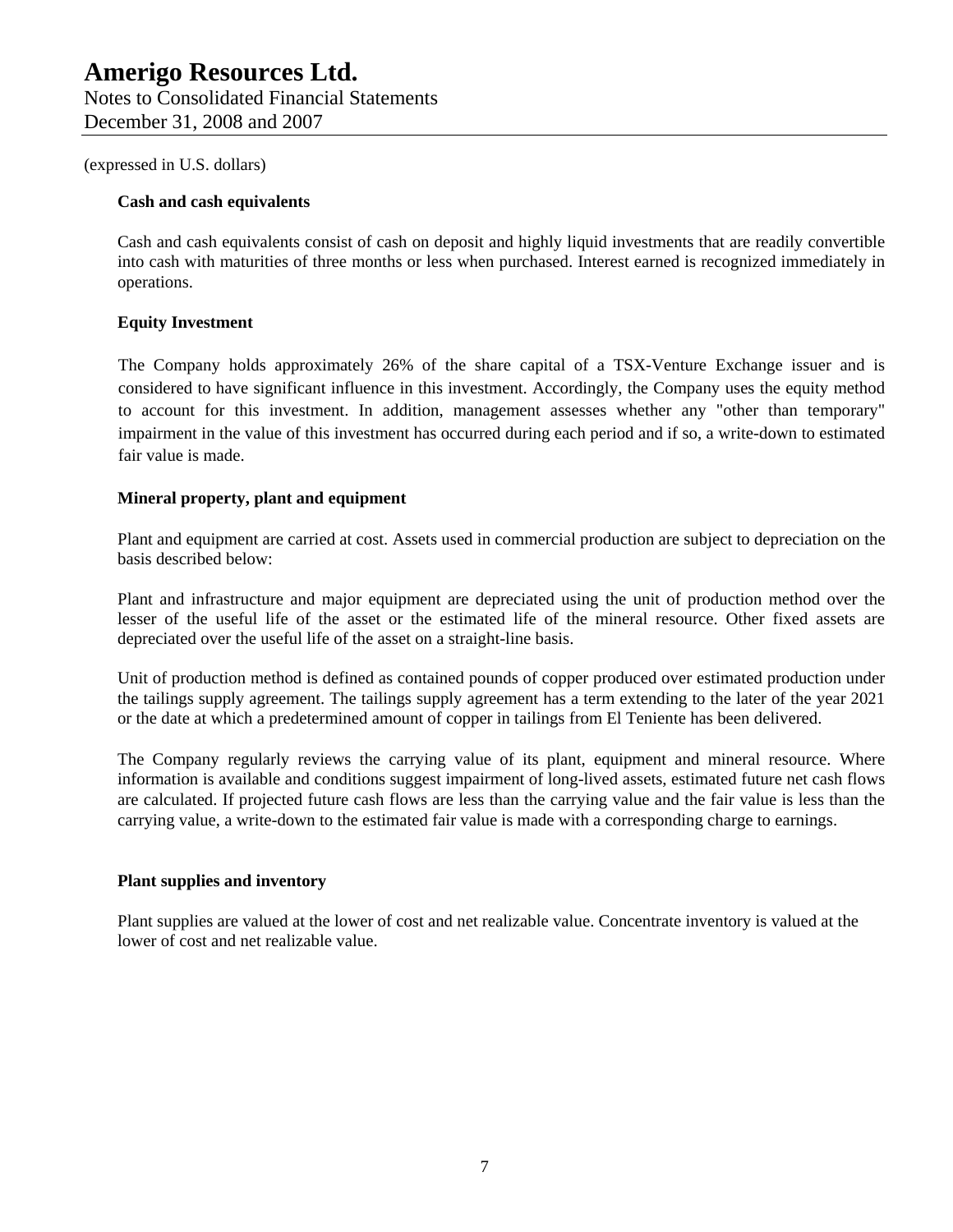Notes to Consolidated Financial Statements December 31, 2008 and 2007

(expressed in U.S. dollars)

### **Revenue recognition**

Revenue from the sale of the Company's copper and molybdenum concentrates is recorded net of smelter and refinery charges when persuasive evidence of a sales arrangement exists, delivery has occurred, the rights and obligations of ownership have passed to the customer and the sale price is determinable, subject to adjustments during the settlement period.

Copper produced by the Company is sold under a written sales agreement with Chile's Empresa Nacional de Minería ("Enami" or the "smelter"). The agreement with Enami establishes a delivery schedule of monthly sales quotas and in 2008 set the Company's copper sale price at the average market price for the fourth month after delivery ("M+4"). Accordingly, provided monthly quotas are met, all copper delivered by the Company to the smelter in one quarter is sold at market prices prevailing in the second following quarter. However, where production falls short of the monthly quota for a scheduled month of delivery, the quota is carried forward to a subsequent calendar month and the Company receives a sale price calculated for the originally scheduled month of delivery until the quota is met The 2008 annual quota was not fully met by December 31, 2008, accordingly copper deliveries in 2009 were allocated to fulfill the 2008 quota. The Company believes that this pricing arrangement is standard in the industry.

Molybdenum produced by the Company is sold under a written sales agreement with Chile's Molibdenos y Metales S.A. ("Molymet"), which provides that the sale price is the average market price for the first (" $M+1$ "), second (" $M+2$ ") or third (" $M+3$ ") month after delivery, with each delivery period nominated at the election of Molymet. In November 2008, however, the Company and Molymet agreed to observe an M+5 pricing arrangement for deliveries of molybdenum from August 2008 to December 31, 2009. Accordingly, deliveries by the Company in one quarter are being sold at market prices prevailing in the following second quarter.

In normal supply conditions, sales for copper and molybdenum are provisionally priced at the time of sale based on the prevailing copper forward market price or the current molybdenum market price, as specified in the sales contracts. Variations between the price recorded at the time of sale and the actual final price received from the smelter or the roaster are caused by changes in copper and molybdenum market prices and result in an embedded derivative in the accounts receivable. The embedded derivative is recorded at fair value each period until final settlement occurs, with changes in fair value classified as a component of revenue. The Company's reported revenue is therefore very sensitive to increases and decreases in copper and molybdenum prices. In a period of rising prices, not only will the Company record higher revenue for deliveries in the period, but it will also record favourable adjustments to revenue for copper and molybdenum delivered in the prior period. Similarly, in a period of declining prices, the Company will record lower revenues for current deliveries and negative adjustments to revenue for prior period deliveries.

### **Financial instruments**

All derivative instruments, including certain embedded derivatives that are required to be separated from their host contracts, are recorded on the balance sheet at fair value. Mark to market adjustments on these instruments are included in net income.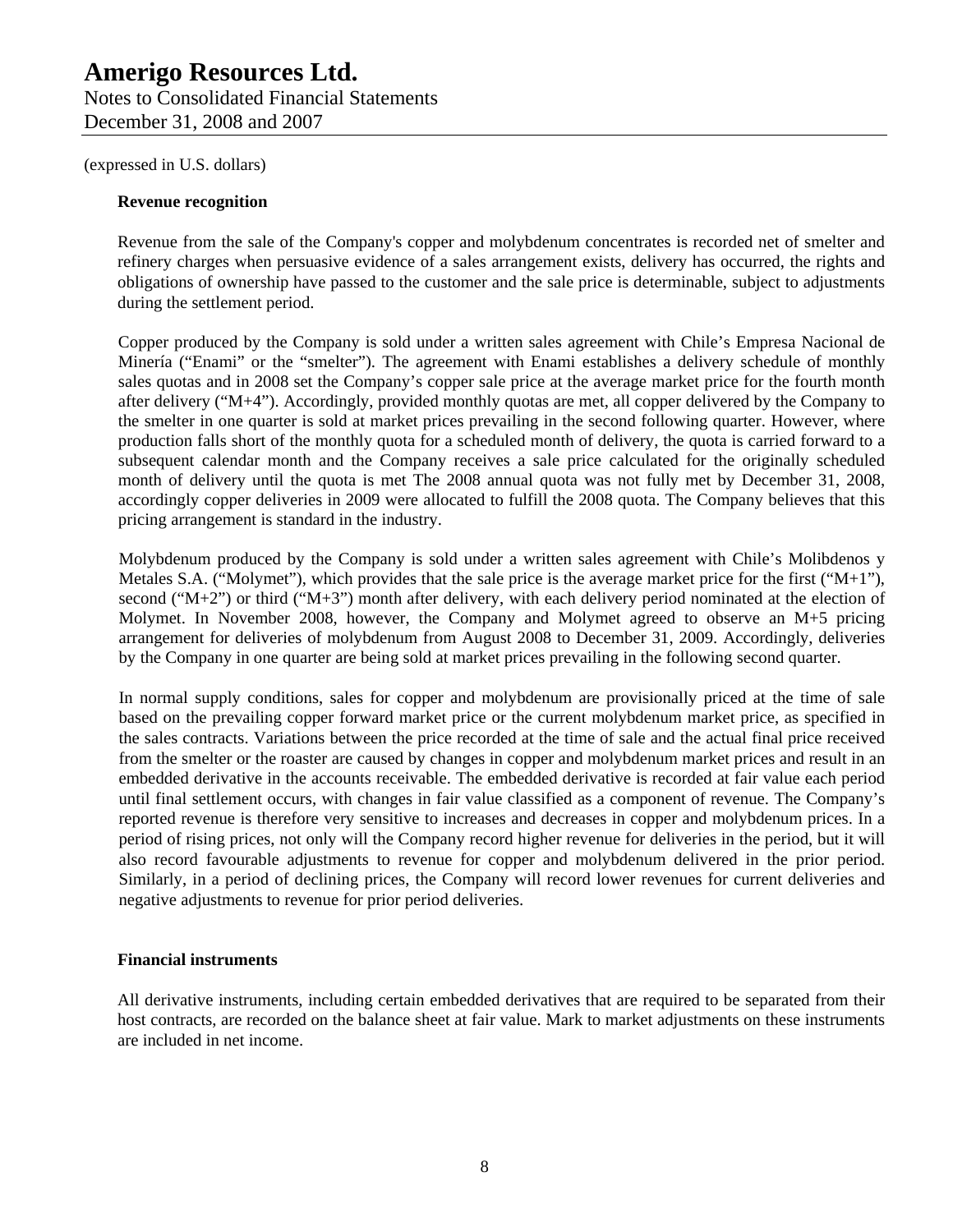#### **Contractual right**

At the time of the acquisition of MVC, the Company assigned the excess of the purchase price over the fair value of the tangible assets acquired to the MVC and Codelco contract for the processing of tailings from the El Teniente mine. This contractual right is amortized using the units of production method.

#### **Income taxes**

The Company follows the liability method of accounting for income taxes. Under this method, future income tax assets and liabilities are determined based on differences between financial reporting and tax bases of assets and liabilities, measured using substantially enacted tax rates and laws that will be in effect when the differences are expected to reverse. The amount of future income tax assets recognized is limited to the amount that is more likely than not to be realized.

#### **Stock option plan**

The Company accounts for share purchase options using the fair value method. Fair value is measured using the Black-Scholes valuation model on the date of grant of stock purchase options, and is recognized as stockbased compensation expense and shareholders' equity at the options' vesting dates. Consideration paid on exercise of share purchase options is recorded as share capital. The Company does not recognize stock-based compensation on options that are forfeited prior to vesting.

#### **Earnings (loss) per share**

Earnings (loss) per common share are calculated based on the weighted average number of common shares outstanding during the year. Under this method the weighted average number of common shares used to calculate the dilutive effect on earnings assumes that the proceeds that could be obtained upon exercise of options, warrants and similar instruments would be used to purchase common shares at the average market price during the period. In 2008, basic and diluted loss per share are the same as the effect of outstanding stock options is anti-dilutive.

### **4 Adoption of new accounting standards and accounting pronouncements**

#### **Accounting Changes**

Effective January 1, 2008 the Company adopted the following new accounting standards:

#### *Section 1400 - Assessing Going Concern*

CICA Handbook Section 1400, as amended, changed the guidance related to management's responsibility to assess the ability of an entity to continue as a going concern. Management is required to make an assessment of the Company's ability to continue as a going concern, taking into account all information available for at least, but not limited to 12 months from the balance sheet date. Disclosure is required of material uncertainties related to events or conditions that cast significant doubt upon the Company's ability to continue as a going concern.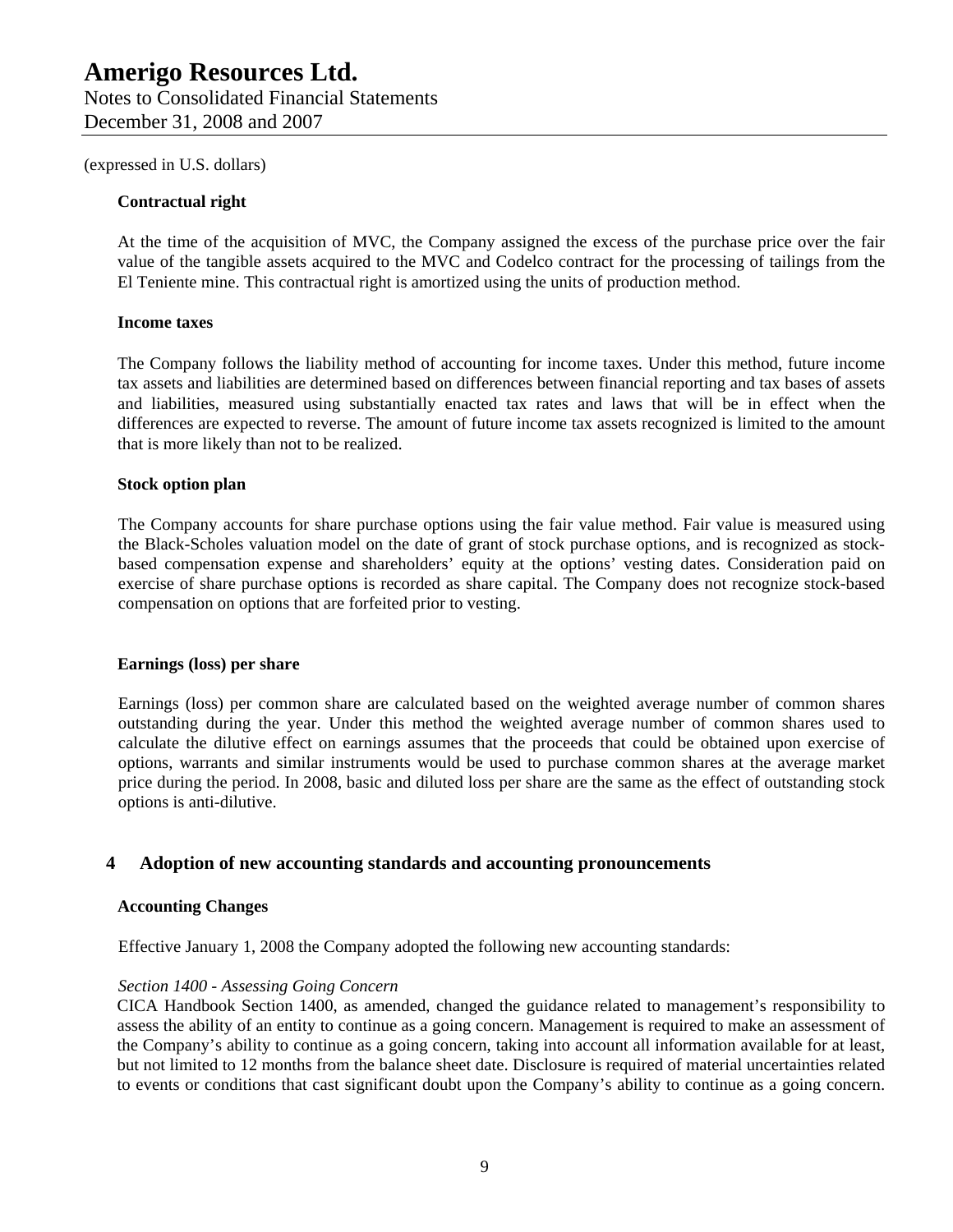Notes to Consolidated Financial Statements December 31, 2008 and 2007

#### (expressed in U.S. dollars)

The adoption of this standard had no impact on the Company's presentation of its financial position or consolidated results of operations as at December 31, 2008 and the year then ended.

#### *Section 1535 – Capital Disclosures*

This Section establishes standards for disclosing information about an entity's capital and how it is managed. Disclosure is presented in Note 18.

#### *Section 3031 - Inventories*

This Section prescribes the accounting treatment for inventories and provides guidance on the determination of costs and its subsequent recognition as an expense, including any write-down to net realizable value. It also provides guidance on the cost formulas that are used to assign costs to inventories. The adoption of this policy had no effect on the Company's financial statements.

#### *Section 3862 – Financial Instruments – Disclosures and Section 3863 – Presentation*

These Sections require additional disclosures to enable users of the Company's financial statements to evaluate the significance of financial instruments to the Company's financial position and performance. In addition, qualitative and quantitative disclosures are provided to enable users to evaluate the nature and extent of risks arising from the Company's financial instruments. Disclosure is presented in Note 17.

#### **Accounting Pronouncements**

#### *Goodwill and intangible assets*

In February 2008, the CICA issued Handbook section 3064 "Goodwill and intangible assets" which is required to be adopted for fiscal year-ends beginning on or after October 1, 2008. It establishes standards for the recognition, measurement, presentation and disclosure of Goodwill subsequent to its initial recognition and of intangible assets by profit orientated enterprises. The Company does not expect that the adoption of this new section will have any material impact on its financial statement.

### *International Financial Reporting Standards ("IFRS")*

In 2006, The Canadian Accounting Standards Board ("AcSB") published a new strategic plan that will significantly affect financial reporting requirements for Canadian companies. The AcSB's strategic plan outlines the convergence of Canadian GAAP with IFRS over an expected five-year transitional period. In February 2008, the AcSB announced that 2011 is the change of the date for publicly listed companies to use IFRS, replacing Canada's own GAAP. The date is for interim and annual financial statements relating to fiscal years beginning on or after January 1, 2011. The transitional date of January 1, 2011 will require the restatement for comparative purposes of amounts reported by the Company for the year ended December 31, 2010. The Company has an IFRS implementation plan in progress.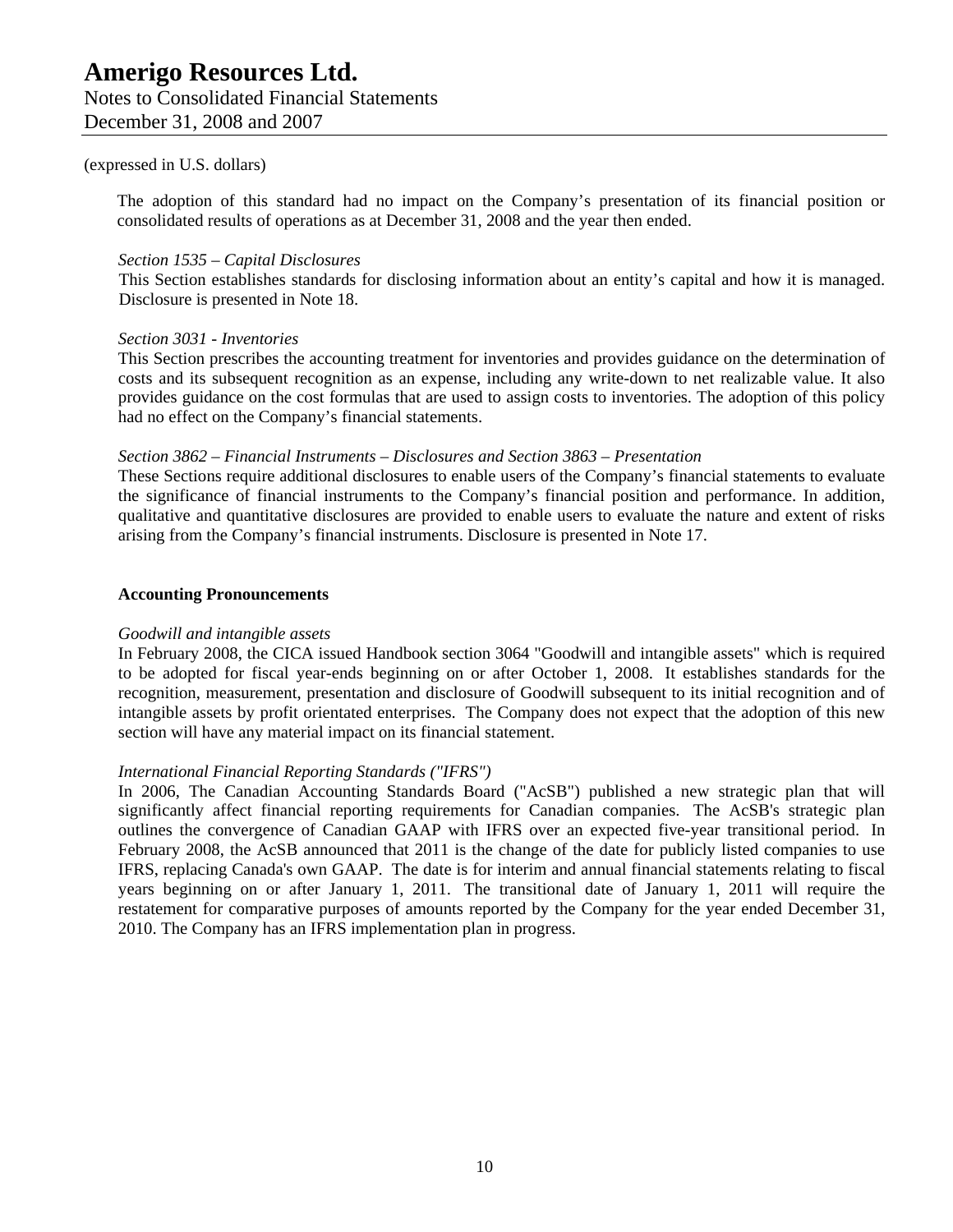Notes to Consolidated Financial Statements December 31, 2008 and 2007

(expressed in U.S. dollars)

# **5 Plant supplies and inventory**

|                       | December 31,<br>2008 | December 31,<br>2007 |
|-----------------------|----------------------|----------------------|
| Plant supplies        | 3,234,927            | 2,624,750            |
| Concentrate inventory | 995,581              | 1,607,234            |
|                       | 4,230,508            | 4,231,984            |

# **6 Property, plant and equipment**

|                                                                      | December 31,<br>2008<br>ъĐ    | December 31,<br>2007       |
|----------------------------------------------------------------------|-------------------------------|----------------------------|
| Plant and infrastructure<br>Machinery and equipment and other assets | 53,894,767<br>74,568,786      | 50,431,227<br>55,030,380   |
| Accumulated depreciation and amortization                            | 128,463,553<br>(12, 219, 709) | 105,461,607<br>(7,324,982) |
|                                                                      | 116,243,844                   | 98,136,625                 |

During the year ended December 21, 2008, the sharp decline in copper and molybdenum prices constituted a triggering event for the Company to review if impairment of the carrying value of the Company's property, plant and equipment and contractual rights was required. Based on undiscounted cash flow projections for the years 2009 to 2021, the current term of the contract with El Teniente, management determined that the recoverable value of assets in use exceeded their carrying values and therefore, no impairment was required.

# **7 Contractual right**

At the time of the acquisition of MVC, Amerigo assigned the excess of the purchase price over the fair value of the tangible assets acquired to the MVC and Codelco contract for the processing of tailings from the El Teniente mine. The initial value of this contractual right was determined to be \$8,029,185. A future income tax liability of \$1,364,961 was recorded in connection with the contractual right, resulting in an increase in its value to \$9,394,146. The contractual right is amortized using the units of production method.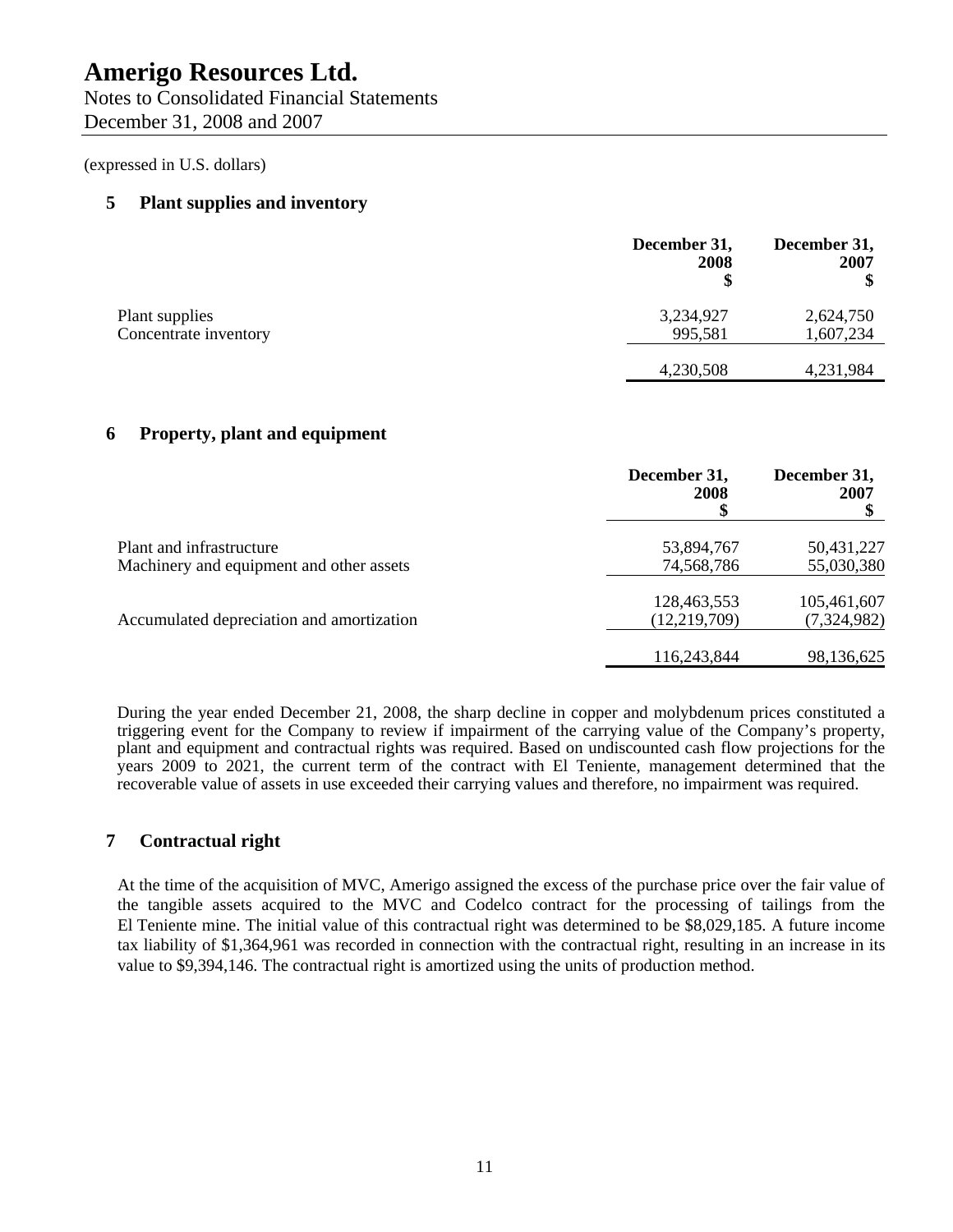Notes to Consolidated Financial Statements December 31, 2008 and 2007

(expressed in U.S. dollars)

|                                                | December 31,<br>2008     | December 31,<br>2007     |
|------------------------------------------------|--------------------------|--------------------------|
| Contractual rights<br>Accumulated amortization | 9,394,146<br>(2,443,204) | 9,394,146<br>(1,956,323) |
|                                                | 6,950,942                | 7,437,823                |

# **8 Enami loan**

At December 31, 2008 MVC owed Enami \$9,434,939 in respect of negative pricing adjustments for final settlement of the quotas from June to September 2008 (priced at October 2008 to January 2009 prices). The final settlement on these amounts, subsequent to year end, was determined to be \$11,123,735. Enami has provided a loan facility to MVC to repay this amount in twenty four equal instalments extending from April 2009 to March 2011. The Enami loan bears interest at a rate of Banco de Chile Prime + 2%. A finance structure fee of 2.5% of the loan is payable to Enami.

In addition to the loan described above, in January 2009 Enami provided to MVC a copper price sustainability loan whereby Enami will lend to MVC up to10¢/lb of copper delivered to the smelter (to a maximum of \$1.70/lb for the aggregate of the sustainability loan and the provisional copper price paid by the smelter to MVC). The sustainability loan was provided retroactively to November 2008 and will extend to December 2009. The loan bears interest at a rate of Banco de Chile Prime + 2%. Repayment of the sustainability loan is subject to copper prices.

In connection with the Enami loan MVC agreed to provide machinery and equipment collateral of \$16.5 million for the instalment loan and \$5.8 million for the estimated value of the sustainability loan.

# **9 El Teniente Royalty payable**

MVC has a contract with Codelco until at least the year 2021 to process the tailings from the El Teniente mine in Chile. MVC pays a royalty to Codelco – El Teniente on copper and molybdenum produced by MVC. The amount of the copper royalty is determined pursuant to a formula that considers both the price of copper and the copper content in the tailings. No royalties are payable if the copper price is below \$0.80 per pound (for copper content in tailings between 0.09% and 0.1499%); if the copper price is between \$0.80 and \$0.95 the royalty varies on a sliding scale from 0% to 10%; if the copper price is between \$0.95 and \$1.30 the royalty is 10%; and if the copper price is \$1.30 or higher, a maximum royalty of 13.5% is payable.

Royalty payments for copper production are calculated using the average LME published price for copper for the month of delivery of the tailings, and invoiced by Codelco - El Teniente on a monthly basis within 30 days of the end of the third month following the month of delivery of the tailings; payment to Codelco - El Teniente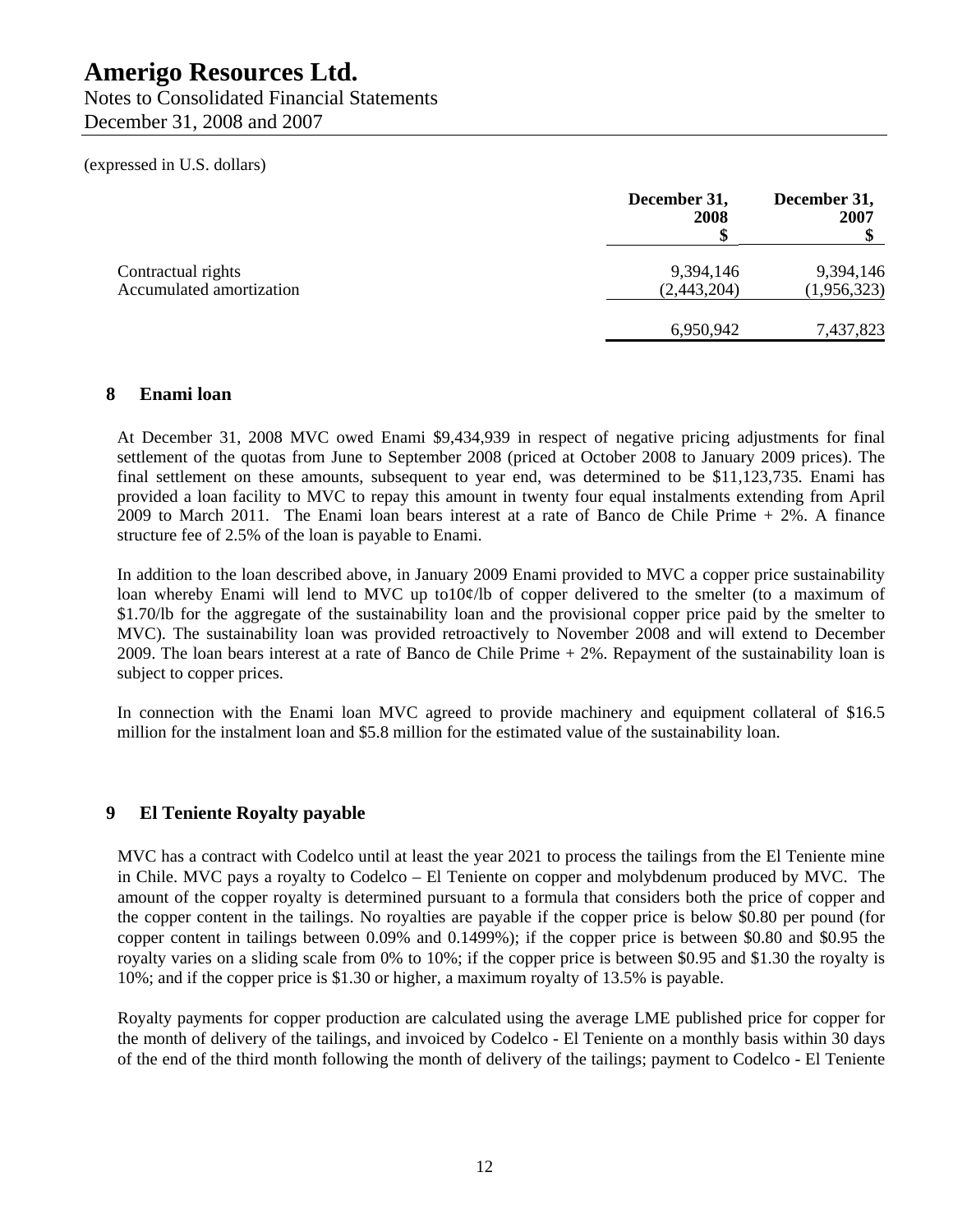is made within 10 days of receipt of invoices. Accordingly, the price base used for the calculation of the El Teniente royalty is not the same price base used for the pricing of copper sales.

Royalties payable to Codelco - El Teniente are classified as current liabilities. Adjustments to the El Teniente royalty are recorded on a monthly basis for changes in copper deliveries during the settlement period.

As agreed with Codelco - El Teniente, as of January 1, 2006 the same royalty described in the preceding paragraphs applies to copper extracted from Colihues, except for amounts calculated using half the volume of tailings extracted from Colihues, at an assumed copper grade of 0.32% and an assumed recovery rate of 40%. For these amounts the royalty to Codelco – El Teniente is calculated on a sliding scale from 3% if the copper price is below \$0.80 per pound to a maximum of 15% if the copper price is at \$1.35 per pound or higher.

MVC also pays to Codelco - El Teniente a royalty of 10% of MVC's net revenue received from the sale of molybdenum concentrates.

Due to the sharp decline in copper prices in recent months, Codelco agreed to defer payment of 70% of the royalty invoices to MVC for the months of November 2008 to April 2009. The deferred amounts are currently scheduled for repayment during July to December 2009.

The terms of the royalty agreement with El Teniente have been renegotiated at various times over the history of MVC's operations. The Company is currently in negotiations with El Teniente to again modify the terms of the royalty agreement to better reflect the industry's and MVC's higher production costs in recent years and therefore modify the present royalty formula, for the mutual general benefit of both parties.

### **10 Bank loans**

- a) In February 2008 the Company obtained a loan of Chilean Pesos \$2,500,000,000 (approximately \$5,500,000 at the time the loan was granted) from a Chilean bank. The loan initially had a renewal date of September 22, 2008, was extended to December 15, 2008 and further extended to August 10, 2009. The loan bears interest at a monthly rate of 1.09%. The balance of the loan and accrued interest at December 31, 2008 was the Chilean Peso equivalent of \$3,949,616.
- b) In December 2008 the Company obtained a \$5,000,000 loan from a Chilean bank. The loan bears interest at a monthly rate of 0.78% and has a renewal date of May 12, 2009. The balance of the loan and accrued interest at December 31, 2008 was \$5,063,376.

## **11 Asset retirement obligations**

MVC is obligated through its operating contract with Codelco to remove the facilities and equipment used in its operations and to leave the land occupied by MVC's operations clean and clear within six months of expiry of the contract or any extensions thereof.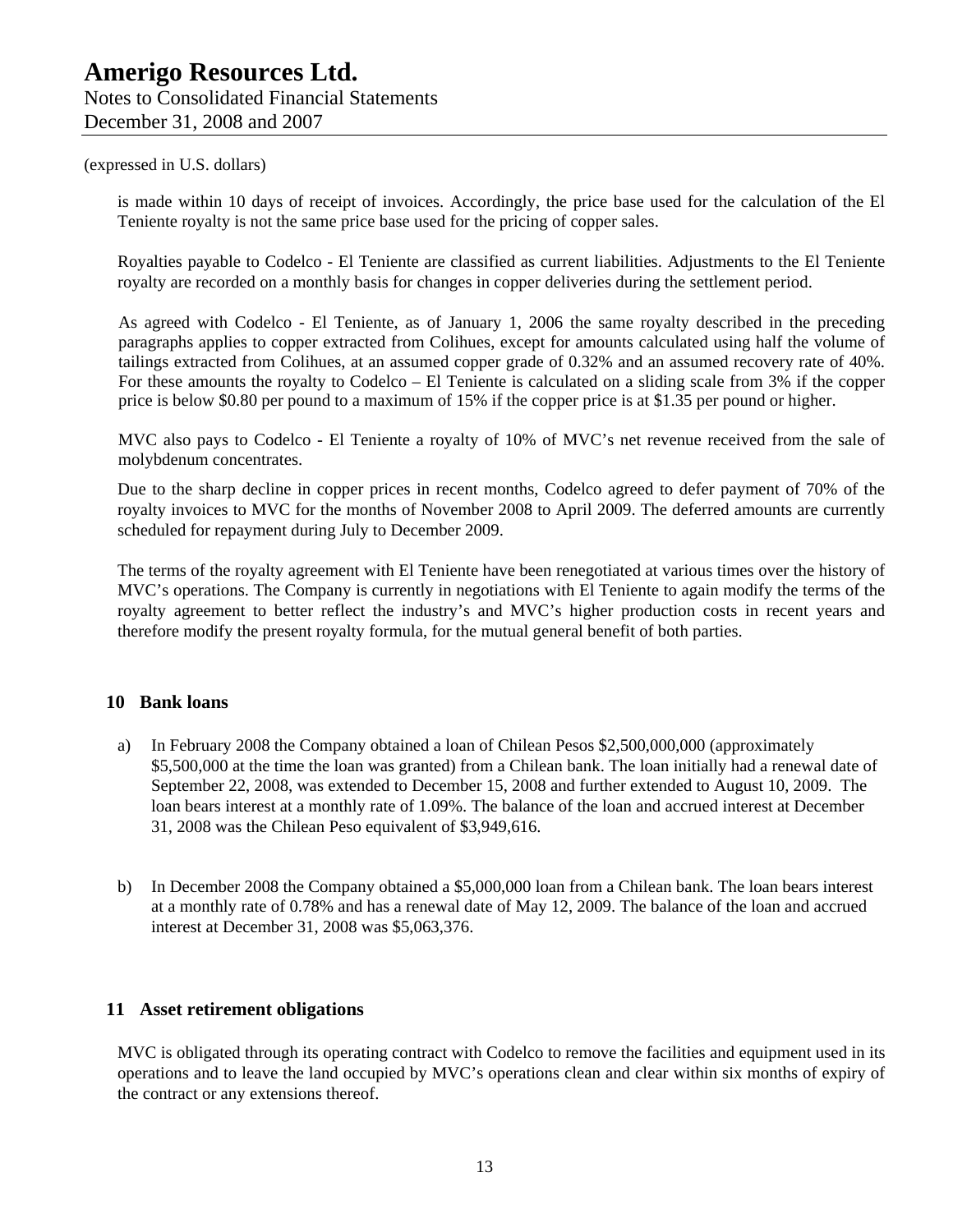At the end of 2007, the Company obtained an independent assessment of site restoration costs of \$6.2 million, which was adjusted to reflect inflation (estimated at an annual rate of 4.5%), risk premiums (estimated at 8%) and time value of money (estimated at 7%). The 2007 independent assessment of asset recovery values indicated it was necessary to make adjustments to prospective amortization charges. In 2007, the Company recorded a further increase to property, plant and equipment of \$2,275,995, with a corresponding increase to the asset retirement liability. The Company also revised the associated future income tax asset to \$190,908, derived from applying a 17% tax rate to the \$4,787,273 asset retirement obligation less the unamortized balance of the asset of \$3,664,286.

The revisions introduced by the 2007 assessment hold true in the year ended December 31, 2008.

The asset is being amortized on a straight-line basis and the liability is being accreted over time.

A reconciliation of the provision for asset retirement obligations is as follows:

|                                                                                                                             | December 31,<br>2008              | December 31,<br>2007                           |
|-----------------------------------------------------------------------------------------------------------------------------|-----------------------------------|------------------------------------------------|
| Balance – beginning of year<br>Arising from accretion expense<br>Revisions in estimated cash flows<br>Balance – end of year | 4,787,273<br>335,109<br>5,122,382 | 2,346,989<br>164,289<br>2,275,995<br>4,787,273 |

# **12 Related party transactions**

a) Non-controlling interests

Amerigo holds its interest in MVC through its subsidiary Amerigo International Holdings Corp. ("Amerigo International"). Amerigo International is controlled by Amerigo and is a wholly-owned subsidiary, except for certain outstanding Class A shares which are shown on Amerigo's balance sheet as Minority Interest at their book value of \$1,000. The Class A shares are owned indirectly by a director and associates of two of the directors of Amerigo.

The holders of the Class A shares are not entitled to any dividend or to other participation in the profits of Amerigo International, except for a total royalty dividend calculated as follows:

- \$0.01 for each pound of copper equivalent produced by MVC or any successor entity to MVC if the price of copper is under \$0.80, or
- \$0.015 for each pound of copper equivalent produced by MVC or any successor entity to MVC if the price of copper is \$0.80 or more.

During the year ended December 31, 2008, royalty dividends totalling \$623,588 were paid or accrued to the Amerigo International Class A shareholders on the basis described above (2007: \$587,041). Royalty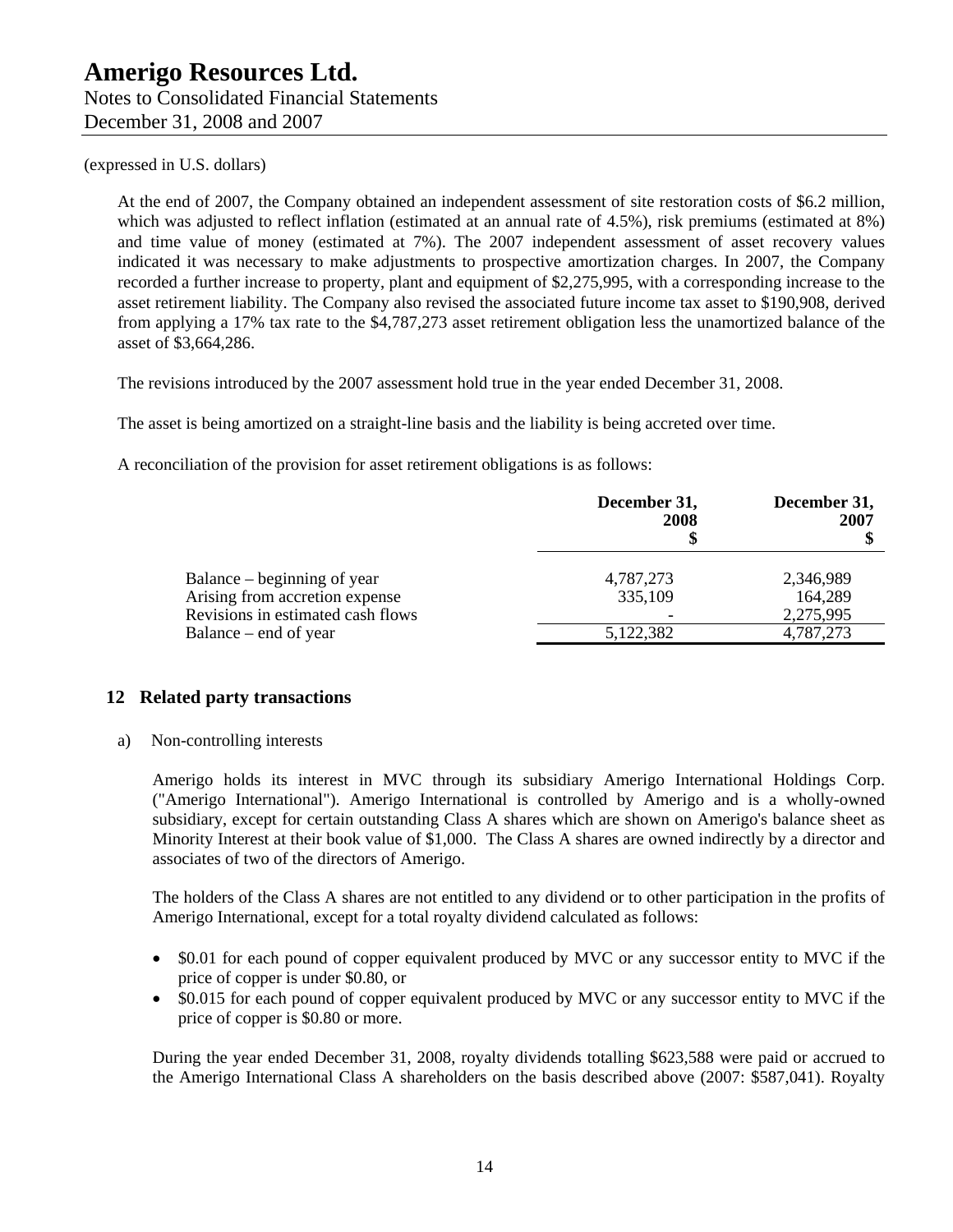dividends are shown as Non-Controlling Interests in the Consolidated Statement of Operations. At December 31, 2008, \$49,670 of this amount remained outstanding (December 31, 2007: \$61,735).

b) Directors fees and remuneration to officers

During the year ended December 31, 2008 the Company paid or accrued \$635,597 in fees to companies associated with certain directors and officers of Amerigo (2007: \$1,001,783). Included in these fees are bonuses of \$nil to senior management (2007: \$451,662). In the same period, Amerigo paid or accrued \$96,468 in directors' fees to independent directors (2007: \$91,365). Directors' fees and remuneration to officers are categorized as Salaries, Management and Professional Fees in Amerigo's consolidated financial statements. At December 31, 2008, an aggregate amount of \$17,244 was due to directors and officers for bonuses payable, directors' fees and reimbursement of expenses in the ordinary course of business (December 31, 2007: \$450,729).

In the year ended December 31, 2008 a total of 985,000 options were granted to directors and officers of the Company (2007: 1,370,000 options) (Note 13(c)).

- c) At December 31, 2008 one of Amerigo's officers acted as an officer and another as a director of Nikos Explorations Ltd., a company over which Amerigo exercises significant influence
- d) At December 31, 3008 two of Amerigo's directors acted as directors and one of Amerigo's officers acted as an officer of Candente Resource Corp., a company in which Amerigo holds an investment.
- e) At December 31, 2008 two of Amerigo's officers acted as officers and one of Amerigo's directors acted as a director of Los Andes Copper Ltd., a company in which Amerigo holds an investment.

### **13 Capital stock**

Authorized - Unlimited common shares without par value

a) Summary of capital stock issued in the period

No shares were issued during the year ended December 31, 2008.

During the year ended December 31, 2007, 1,089,500 stock options at exercise prices ranging from Cdn\$1.23 to Cdn\$2.43 per stock option were exercised by employees, officers or directors of the Company, for aggregate proceeds of \$1,447,395.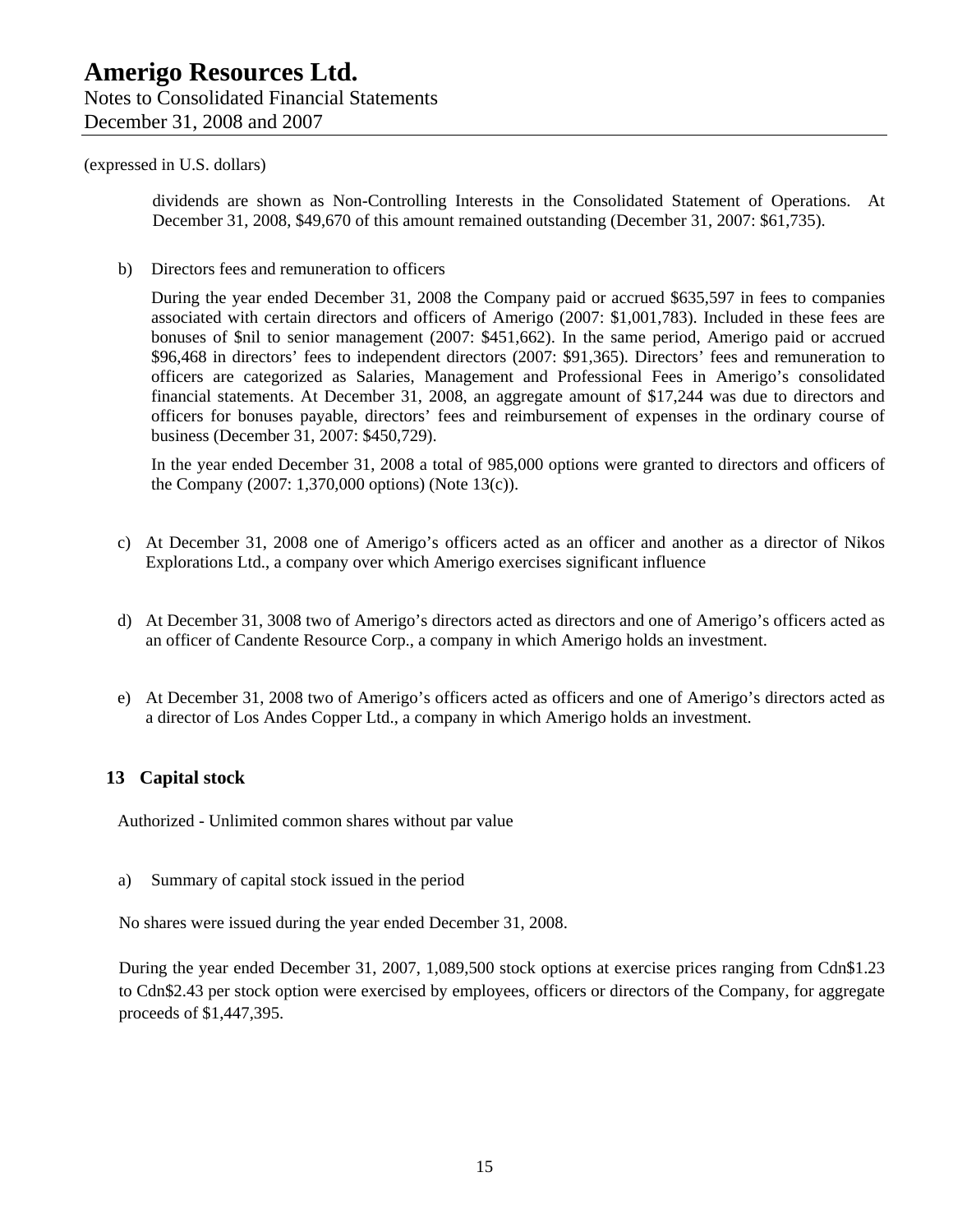b) Purchase of shares for cancellation

Amerigo had in place a normal course issuer bid through the facilities of the Toronto Stock Exchange ("TSX"), whereby Amerigo was entitled to purchase for cancellation up to 2,000,000 of its common shares during the one-year period ended on November 13, 2008. During the year ended December 31, 2008, Amerigo purchased and cancelled 1,001,200 shares at a total cost of \$1,589,328. The premium on the purchase of shares for cancellation amounted to \$1,001,534 and was applied against Retained Earnings.

During the year ended December 31, 2007, Amerigo purchased and cancelled 160,000 shares at a total cost of \$340,301. The premium on the purchase of shares for cancellation amounted to \$246,370 and was applied against Retained Earnings.

c) Stock options

#### **Stock option plan**

Amerigo established a stock option plan (the "Plan") on April 2, 2003, which was amended on June 20, 2006 at Amerigo's annual general meeting. Amerigo's Board of Directors (the "Board") administers the Plan, whereby it may from time to time grant options to purchase common shares of Amerigo to directors, officers, key employees and certain other persons who provide services to the Company. In accordance with the current terms and provisions of the Plan, the maximum aggregate number of common shares issuable under the Plan must not exceed 10% of Amerigo's issued and outstanding common shares at the date of any grant, on a nondiluted basis. The exercise price of an option is determined by the Board, but can be no less than the closing price of Amerigo's common shares on the TSX on the day preceding the date of grant, less the maximum discount permitted by the policies of the TSX and subject to the minimum exercise price per common share permitted by the TSX. Options must be exercised within a five-year period from the date of grant. Vesting periods are determined by the Board.

A summary of the Company's stock options at December 31, 2008 and December 31, 2007 and the changes for the twelve-month periods ending on those dates is presented below:

|                         | <b>Twelve months ended</b><br>December 31,<br>2008 |                                                   | <b>Twelve months ended</b><br>December 31,<br>2007 |                                                      |
|-------------------------|----------------------------------------------------|---------------------------------------------------|----------------------------------------------------|------------------------------------------------------|
|                         | Outstanding<br>options                             | Weighted<br>average<br>exercise<br>price<br>Cdn\$ | Outstanding<br>options                             | Weighted<br>average<br>exercise<br>price<br>$Cdn$ \$ |
| Balance – start of year | 3,365,000                                          | 2.38                                              | 2,902,000                                          | 2.14                                                 |
| Granted                 | 1,055,000                                          | 2.13                                              | 1,760,000                                          | 2.23                                                 |
| Exercised               |                                                    |                                                   | (1,089,500)                                        | 1.54                                                 |
| Forfeited               |                                                    |                                                   | (207, 500)                                         | 2.21                                                 |
| Outstanding             | 4,420,000                                          | 2.32                                              | 3,365,000                                          | 2.38                                                 |
| Exercisable             | 4,420,000                                          | 2.32                                              | 3,365,000                                          | 2.38                                                 |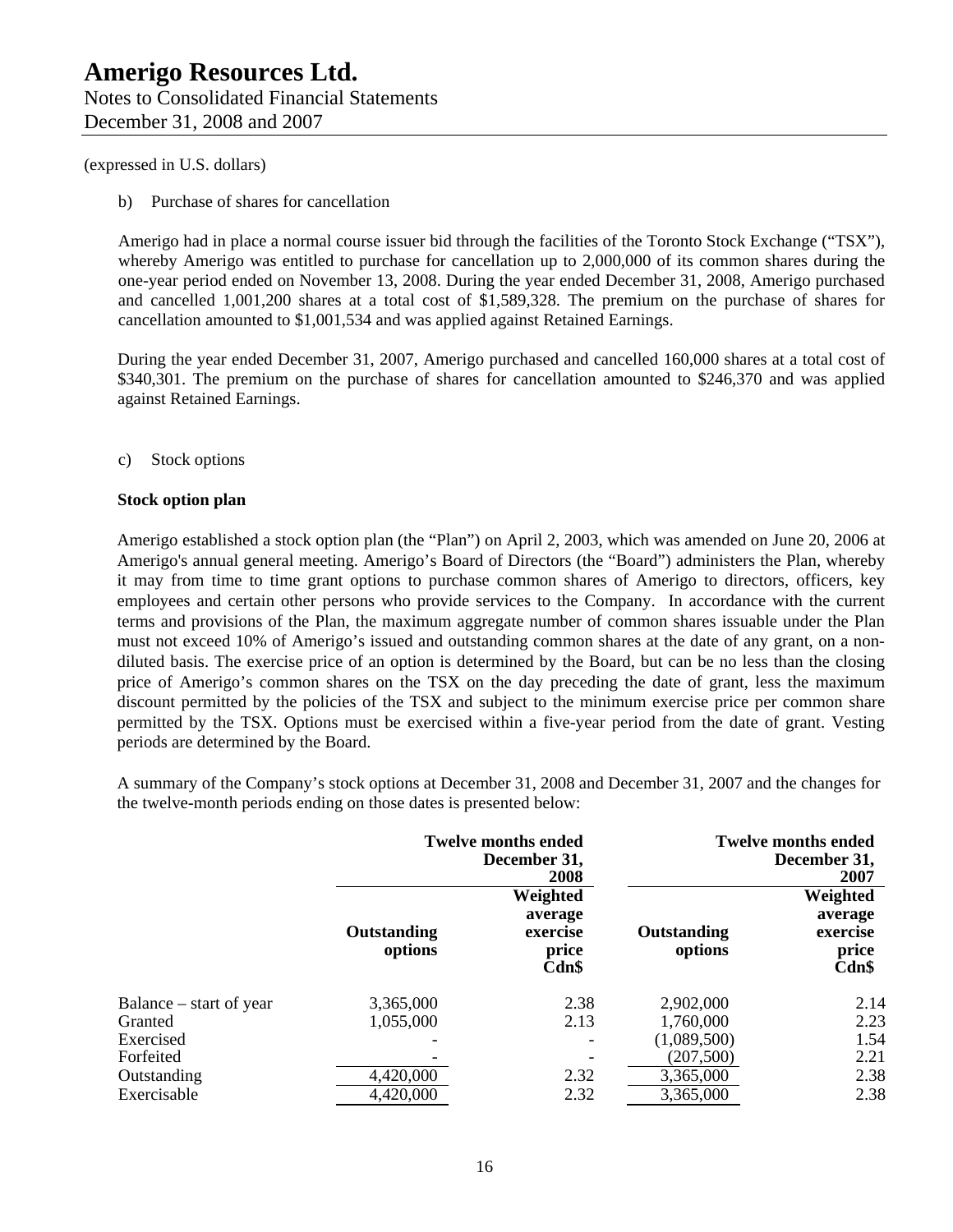Notes to Consolidated Financial Statements December 31, 2008 and 2007

(expressed in U.S. dollars)

On March 20, 2008, Amerigo granted stock options to purchase an aggregate of 1,055,000 common shares to directors, officers and employees of the Company, with an exercise price of Cdn\$2.13 per share, expiring on March 20, 2013. The options vested in four equal quarterly instalments, on March 20, April 1, July 1 and October 1, 2008.

On February 28, 2007, Amerigo granted stock options to purchase an aggregate of 1,760,000 common shares to directors, officers and employees of the Company, with an exercise price of Cdn\$2.23 per share, expiring on February 28, 2012. The options vested in four equal quarterly instalments, on March 31, June 30, September 30 and December 31, 2007; 52,500 options were forfeited prior to vesting.

In the year ended December 31, 2007, 207,500 options at a weighted average price of Cdn\$2.21 were forfeited unexercised.

#### **Value assigned to stock options**

|                                                                  | December 31,<br>2008 | December 31,<br>2007 |
|------------------------------------------------------------------|----------------------|----------------------|
| Balance – beginning of period                                    | 1,949,218            | 1,603,180            |
| Options vested<br>Transfer to capital stock on exercise of stock | 484,159              | 898,682              |
| options                                                          |                      | (552, 644)           |
| Balance – end of period                                          | 2,433,377            | 1,949,218            |

The Company estimated the fair value of each option grant based on the Black-Scholes Option Pricing Model using the following assumptions:

|                                 | 2008      | 2007       |
|---------------------------------|-----------|------------|
| Expected dividend yield         | 6.10%     | 4.89%      |
| Expected stock price volatility | 47.29%    | 47.67%     |
| Risk-free interest rate         | 2.91%     | 4.04%      |
| Expected life of options        | 2.3 years | 2.21 years |

The following stock options were outstanding and exercisable as at December 31, 2008:

| Range of exercise<br>prices<br>Cdn\$ | <b>Number</b><br>exercisable | <b>Weighted average</b><br>remaining contractual life | <b>Weighted average</b><br>exercise price<br>$Cdn$ \$ |
|--------------------------------------|------------------------------|-------------------------------------------------------|-------------------------------------------------------|
| 1.60 to 2.40<br>2.40 to 2.71         | 3,050,000<br>1,370,000       | 3.32 years<br>2.18 years                              | 2.16<br>2.69                                          |
|                                      | 4,420,000                    |                                                       |                                                       |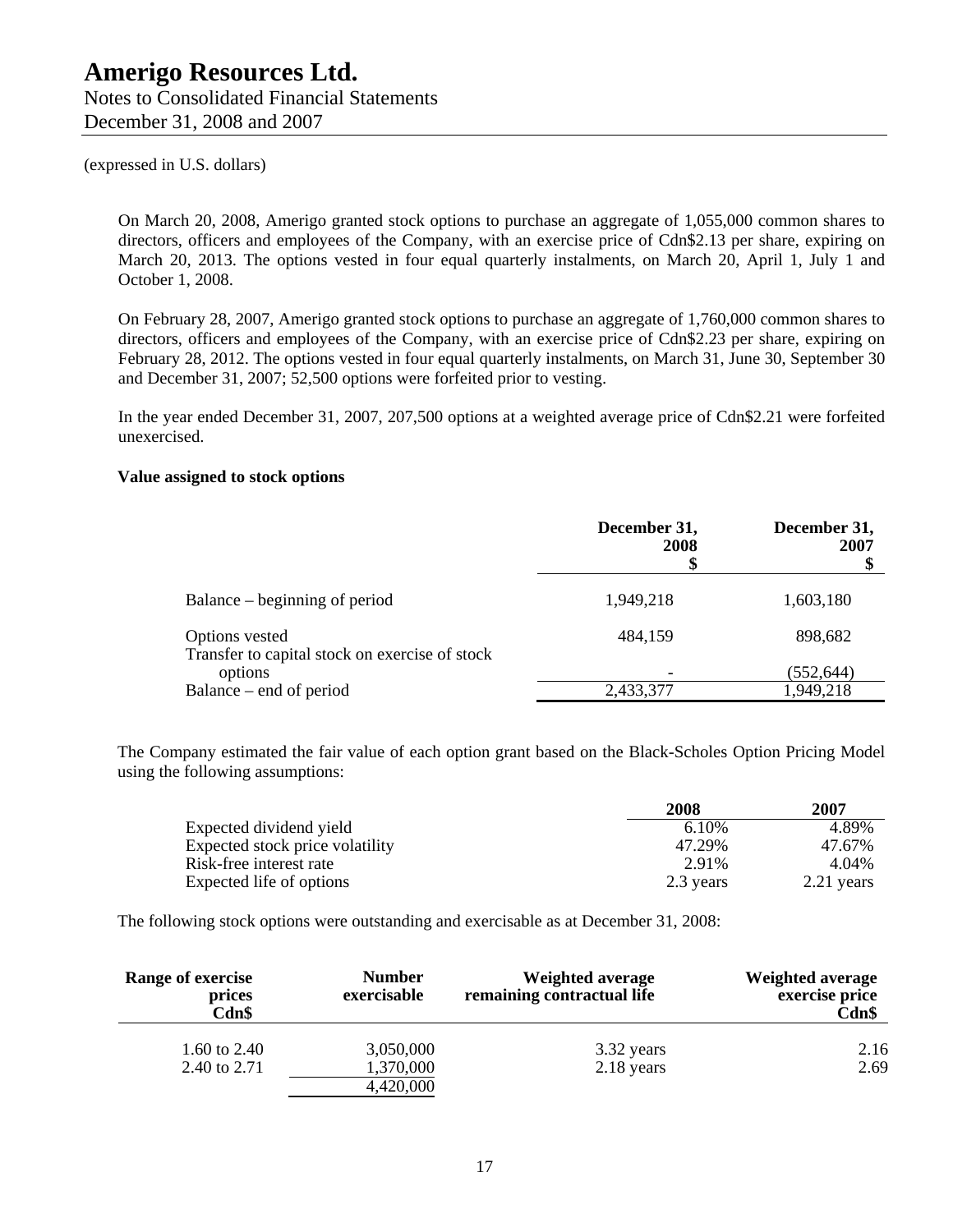December 31, 2008 and 2007

### d) Dividends

On February 27, 2008 Amerigo declared a semi-annual dividend of Cdn 6.5¢ per share that was paid on April 2, 2008 to shareholders of record as of March 25, 2008, for a total of \$6,018,524. On July 24, 2008, the Board of Directors of Amerigo declared a semi-annual dividend of Cdn 6.5¢ per share that was paid on September 5, 2008 to shareholders of record as of August 22, 2008, for a total of \$5,784,475.

On February 24, 2007 Amerigo declared a semi-annual dividend of Cdn 6.5¢ per share that was paid on April 4, 2007 to shareholders of record as of March 27, 2007, for a total of \$5,286,918; on July 30, 2007 the Board of Directors of Amerigo declared a second semi-annual dividend of Cdn 6.5¢ per share that was paid on August 31, 2007 to shareholders of record as of August 22, 2007, for a total of \$5,802,371.

### **14 Investments**

|                                                          | December 31,<br>2008 | December 31,<br>2007  |
|----------------------------------------------------------|----------------------|-----------------------|
| Other investments                                        | 1,773,215            | 20,191,081            |
| Equity instrument $-$<br>Common shares of a TSX-V issuer | 82,220<br>1,855,435  | 980,374<br>21,171,455 |

#### a) Other investments

At various dates during 2007 and 2008, the Company acquired for investment purposes 10.8 million common shares of an issuer listed on the Toronto, Lima and Frankfurt Stock Exchanges, at an aggregate cost of \$15,861,986. Adjustments to fair value are required at each balance sheet date. Given that the investment is designated as "available for sale" for accounting purposes, which means it is an investment that is not held for trading, gains or losses arising from changes in fair value are recorded in Accumulated Other Comprehensive Income (Loss) in the Company's Balance Sheet until the investment is sold or management determines that an other than temporary impairment in the value of the investment has occurred, at which time gains or losses will be transferred into earnings. At December 31, 2008 this issuer's closing share price was Cdn\$0.16 per share, and the fair value of the Company's approximately 13% investment in this issuer was \$1,412,488. Management determined that the decline in market value of this investment met the characteristics of an "other than temporary impairment" and adjustments to fair value of \$14,449,498 were recorded in earnings.

At various dates during 2007 and 2008, the Company acquired for investment purposes 8 million common shares of an issuer listed on the TSX Venture Exchange, at an aggregate cost of \$3,946,908. Adjustments to fair value are required at each balance sheet date, as the investment is designated as "available for sale" for accounting purposes. At December 31, 2008 this issuer's closing share price was Cdn\$0.055 per share, and the fair value of the Company's approximately 4% investment in this issuer was \$360,727. Management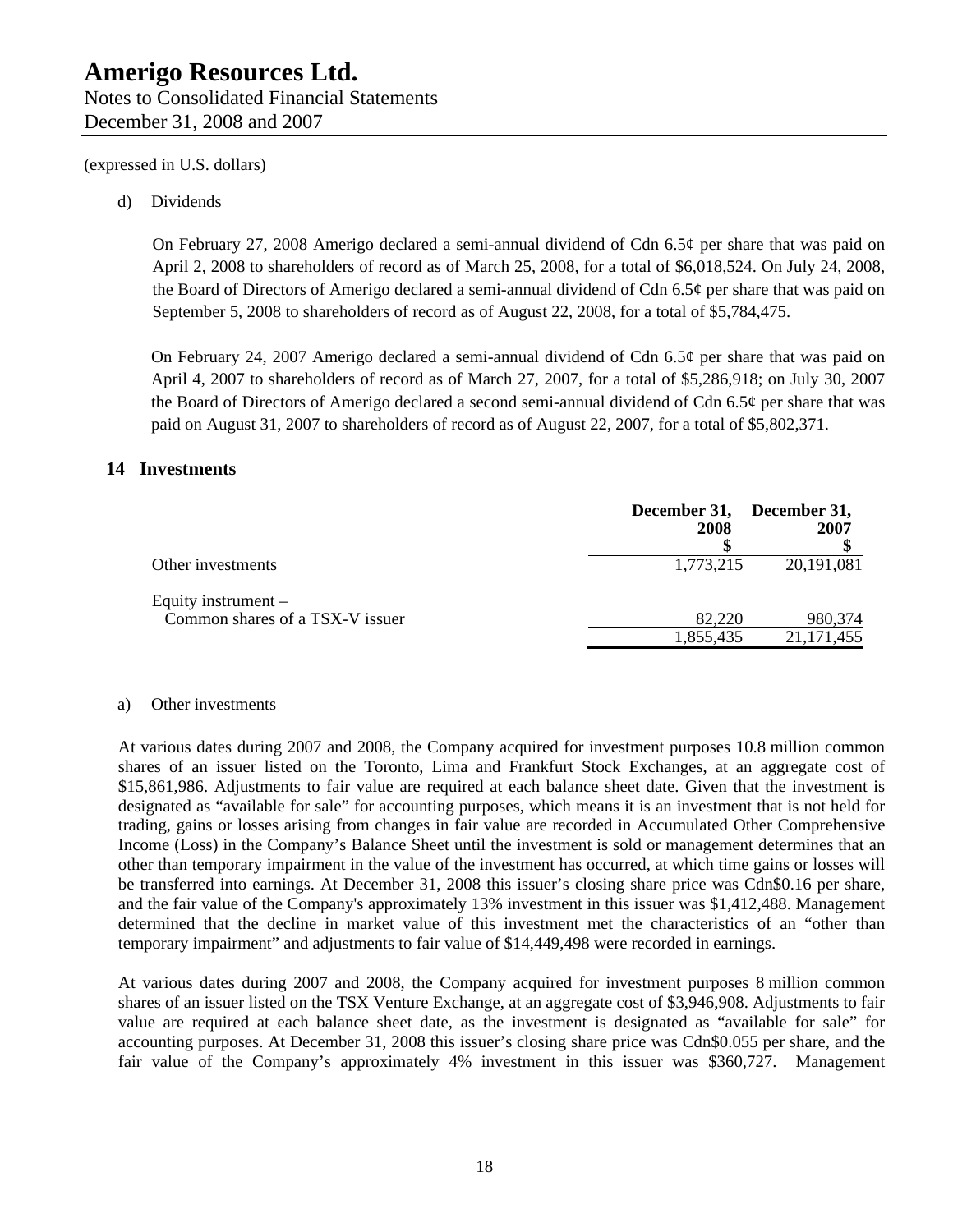determined that the decline in market value of this investment met the characteristics of an "other than temporary impairment" and adjustments to fair value of \$3,586,181 were recorded in earnings.

b) Equity instrument

In fiscal 2004 Amerigo entered into an agreement to sell a 100% interest in three Canadian exploration properties to a TSX-V issuer for consideration of 10,000,000 shares of the issuer. On August 18, 2006, Amerigo acquired a further 1.7 million shares of the issuer at a cost of \$268,200. At December 31, 2008, Amerigo held 11,666,667 common shares of the issuer, which represent approximately 26% of the issuer's issued and outstanding common shares at that date. At December 31, 2008 this issuer's closing share price was Cdn\$0.015 per share.

Amerigo accounts for this investment using the equity method, given that Amerigo is considered to have significant influence over this investment. An investment loss of \$78,491, being Amerigo's proportionate share of the investee's loss for the year, was recorded in the year ended December 31, 2008. At December 31, 2008 and December 31, 2007 the fair value and the carrying cost of the investment were \$82,220 and \$901,883 respectively. Management determined this decline in fair value was other than temporary and recorded an impairment loss of \$819,662 on this investment.

### **15 Income Taxes**

The components of the tax expense net of recoveries were as follows:

|                   | December 31,<br>2008     | December 31,<br>2007   |
|-------------------|--------------------------|------------------------|
| Current<br>Future | (2,258,864)<br>(317,991) | 3,790,020<br>1,295,203 |
|                   | (2,576,855)              | 5,085,223              |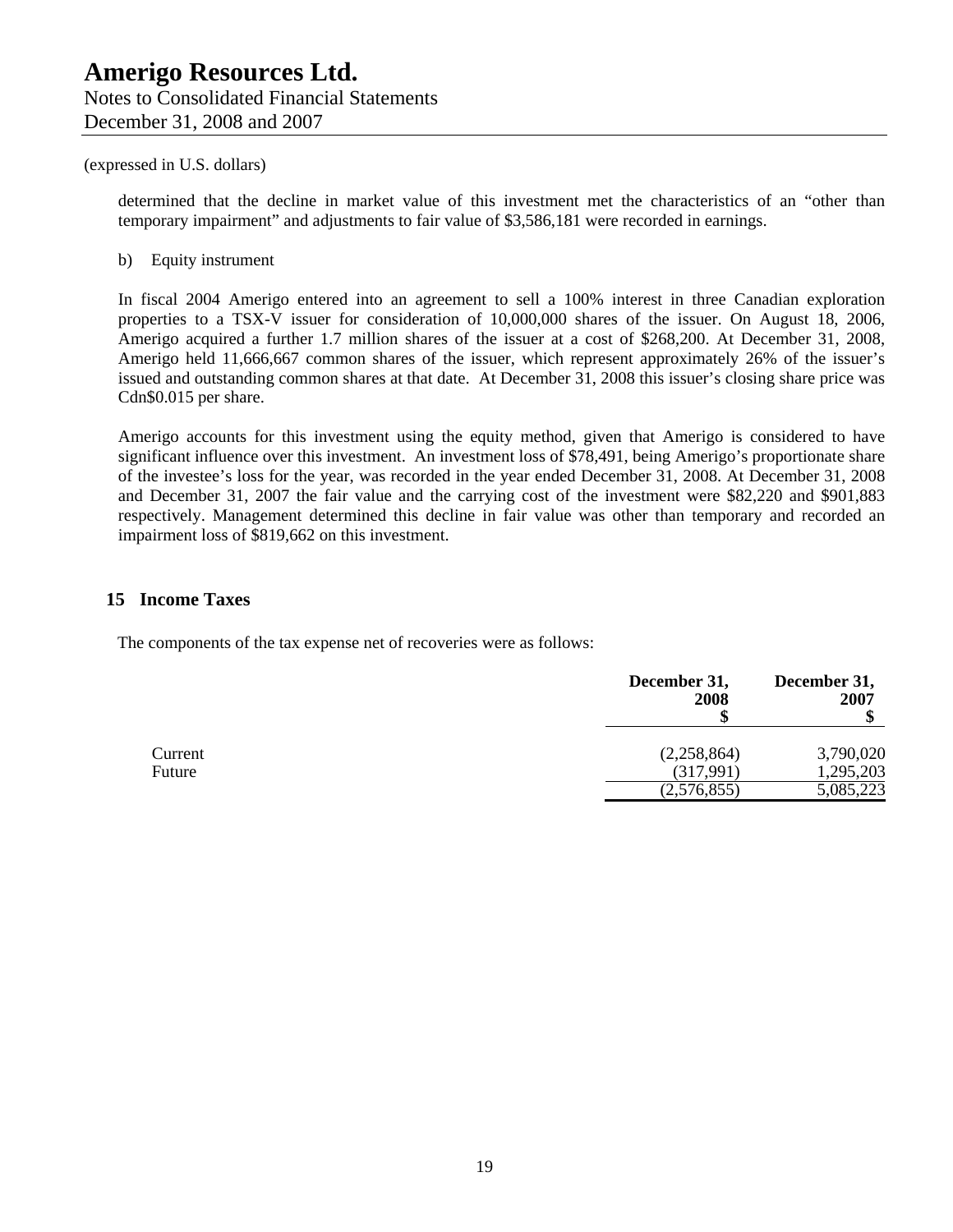Notes to Consolidated Financial Statements December 31, 2008 and 2007

# (expressed in U.S. dollars)

The reconciliation of the combined Canadian federal and provincial statutory income tax rate to the effective tax rate is as follows:

|                                                               | December 31,<br>2008 | December 31,<br>2007 |
|---------------------------------------------------------------|----------------------|----------------------|
|                                                               |                      | \$                   |
| Combined federal and provincial statutory tax rate            | 31%                  | 34.12%               |
| Income tax at statutory rates                                 | (6,491,435)          | 10,220,516           |
| Difference in foreign tax rates                               | 1,642,437            | (5,398,827)          |
| Other non deductible items, Canada                            | 180,787              | 36,934               |
| Other non deductible items, Chile                             | 315,702              | 227,895              |
| Foreign permanent tax differences                             | (832,528)            | (208, 523)           |
| Tax benefits of capital loss not previously recognized        | (14, 015)            |                      |
| Non-taxable portion of loss on disposal of available for sale |                      |                      |
| investments                                                   | 780,836              |                      |
| Non-taxable portion of gain on sale of investment             |                      | (61, 974)            |
| Change in tax rates, Canada                                   | 633,241              | 152,526              |
| Change in valuation allowance                                 | 1,638,456            | (335, 605)           |
| Other local taxes                                             | 52,163               | 92,000               |
| Other comprehensive income movement on write-down of          |                      |                      |
| investments                                                   | (557, 542)           | 472,794              |
| Other                                                         | 75,043               | (112, 513)           |
| Income tax expense (recovery)                                 | (2,576,855)          | 5,085,223            |

Future income taxes are provided for to account for temporary differences. The significant components of future income tax assets and liabilities at December 31, 2008 and December 31, 2007 are as follows:

|                                               | December 31,<br>2008 | December 31,<br>2007 |
|-----------------------------------------------|----------------------|----------------------|
|                                               | (\$)                 | \$)                  |
| <b>Future income tax assets</b>               |                      |                      |
| Unused non-capital losses, Canada             | 814,991              | 341,059              |
| Unused net capital losses, Canada             | 73,197               |                      |
| Resource assets, Canada                       | 310,610              | 412,051              |
| Charitable donations, Canada                  | 2,830                | 3,303                |
| Plant and equipment, Canada                   | 3,938                | 6,463                |
| Other intangible assets, Canada               | 122,478              | 241,120              |
| Available for sale securities, Canada         | 725,965              | (515, 113)           |
| Available for sale securities, Chile          | 1,851,357            |                      |
| Other deductible temporary differences, Chile | 870,805              | 813,837              |
|                                               | 4,776,171            | 1,302,720            |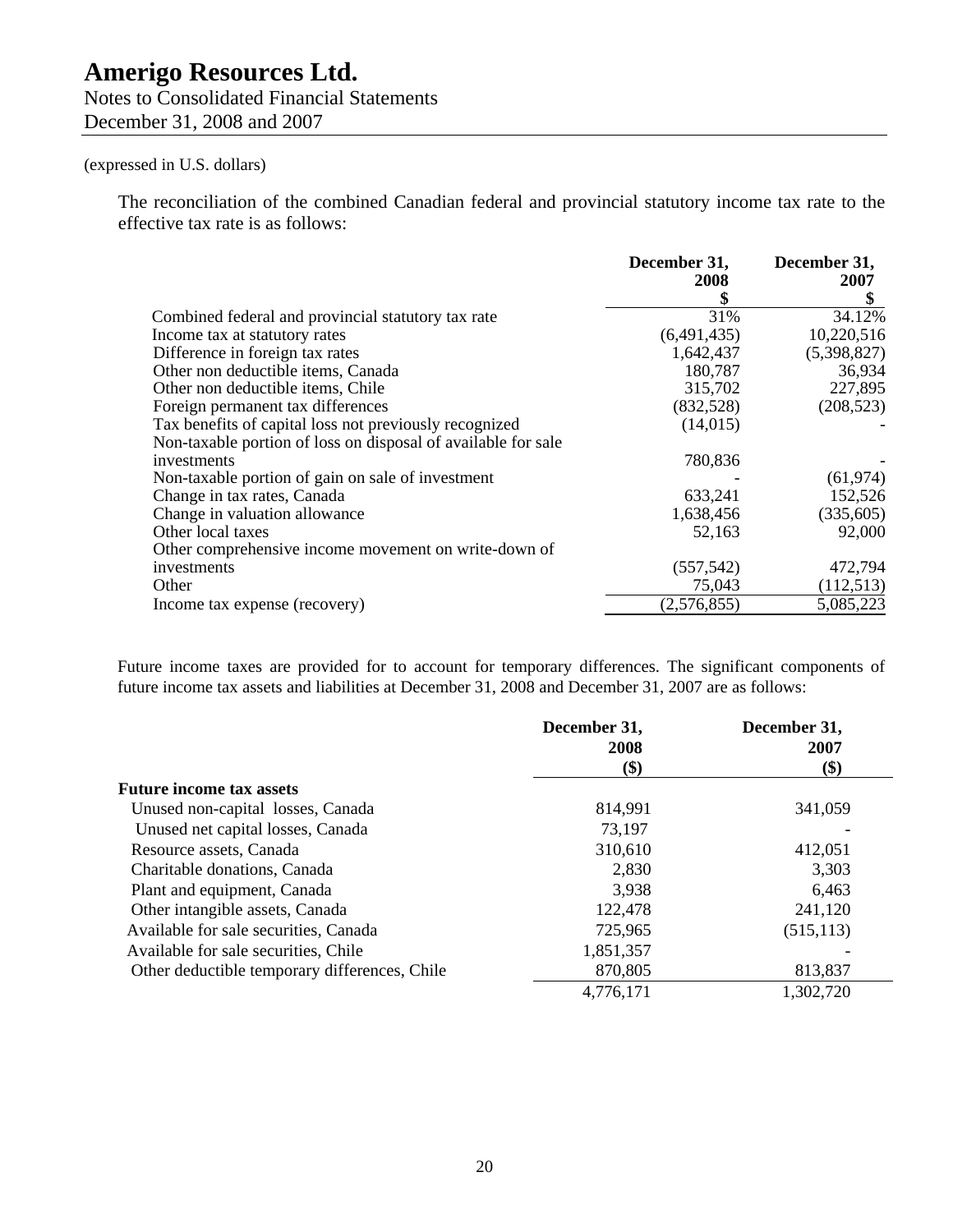Notes to Consolidated Financial Statements December 31, 2008 and 2007

(expressed in U.S. dollars)

| <b>Future income tax liabilities</b>                |             |             |
|-----------------------------------------------------|-------------|-------------|
| Plant and equipment, Chile                          | (6,595,672) | (5,913,790) |
| Contractual right                                   | (1,010,006) | (1,080,750) |
|                                                     | (7,605,678) | (6,994,540) |
| Net future tax liability before valuation allowance | (2,829,507) | 5,691,820   |
| Less valuation allowance, Canada                    | (2,127,344) | (488, 883)  |
| Net future tax liability                            | (4,956,851) | (6,180,703) |

As at December 31, 2008, the Company had non-capital losses and cumulative exploration, development and depletion expenses in Canada of approximately \$3,134,000 and \$281,528 respectively, carried forward for tax purposes. The Company also has cumulative exploration, development and depletion expenses in Canada of \$1,195,000 carried forward.

These amounts carried forward are available to reduce taxable income in future years.

The non-capital losses in Canada expire in the years presented below:

|      | \$        |
|------|-----------|
| 2015 | 48,000    |
| 2027 | 1,250,000 |
| 2028 | 1,836,000 |
|      | 3,134,000 |

Capital losses in Canada are \$563,000, Net capital losses can be carried forward indefinitely.

The Canadian resource pools consist of the following amounts. The cumulative exploration, development and depletion expenses can be carried forward indefinitely.

| <b>Cumulative Canadian Exploration Expenses</b> | 921,000   |
|-------------------------------------------------|-----------|
| Foreign Exploration and Development Expenses    | 274,000   |
|                                                 | 1,195,000 |

As at December 31, 2008 the Company had no material unused tax losses in Chile.

The Company has non-resident subsidiaries that have undistributed earnings. Provisions have not been recorded for taxes that may arise on repatriation of these earnings, as these undistributed earnings are not planned to be repatriated in the foreseeable future.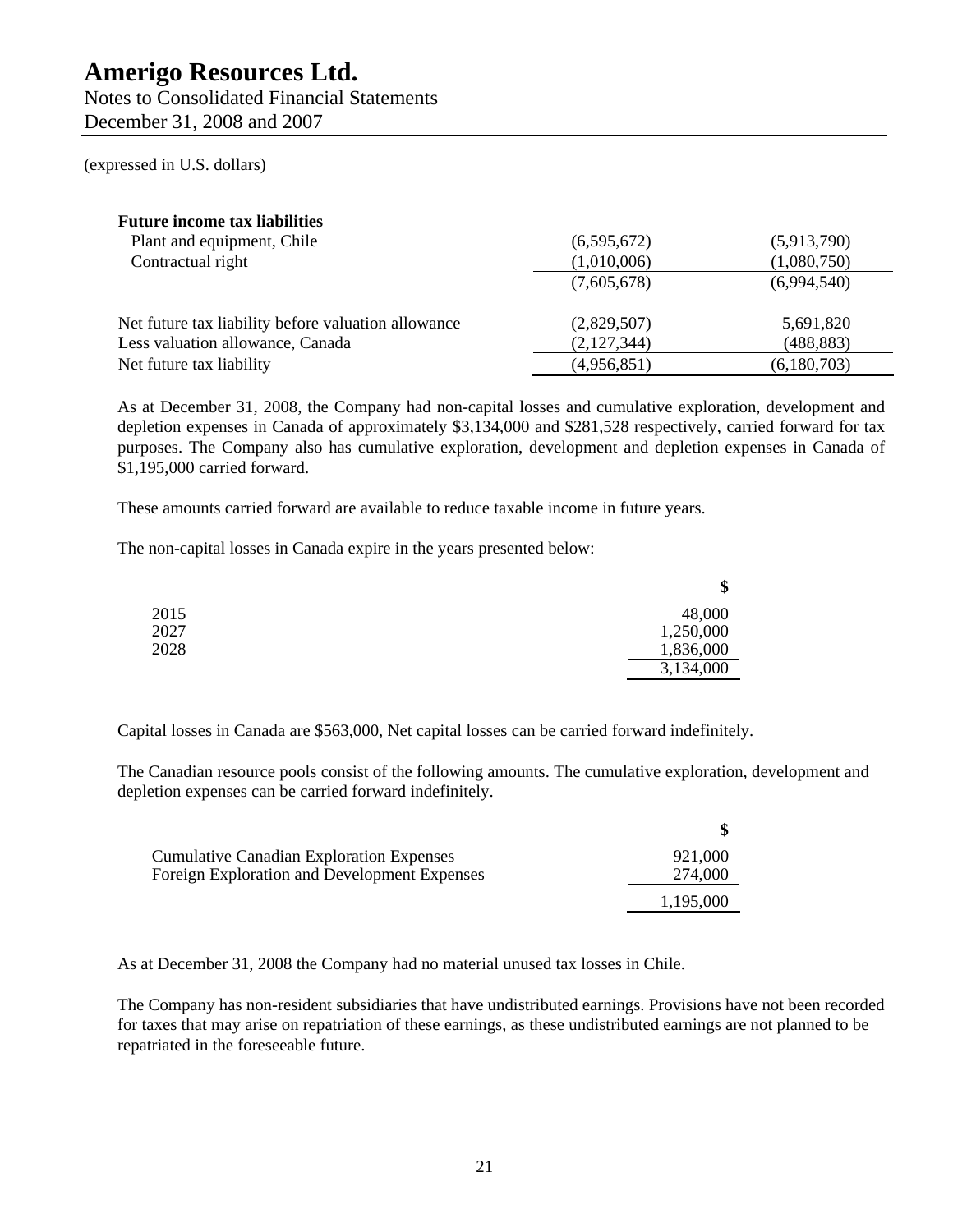Notes to Consolidated Financial Statements December 31, 2008 and 2007

### (expressed in U.S. dollars)

# **16 Supplemental Disclosure with Respect to Cash Flows**

|                                                          | December 31, | December 31, |  |
|----------------------------------------------------------|--------------|--------------|--|
|                                                          | 2008         | 2007         |  |
|                                                          | \$)          | \$)          |  |
| Cash paid during the year for interest                   | 376,871      | 19,101       |  |
| Cash paid during the year for income taxes               | 3,993,714    | 6,753,335    |  |
| Change in accounts payable related to the acquisition of |              |              |  |
| plant and equipment                                      | 131,603      | 1,151,997    |  |
|                                                          |              |              |  |
|                                                          | December 31, | December 31, |  |
|                                                          | 2008         | 2007         |  |
|                                                          | \$)          | \$)          |  |
| Cash                                                     | 2,895,170    | 2,553,334    |  |
| Cash equivalents                                         | 291,914      | 14,159,296   |  |
|                                                          | 3,187,084    | 16,712,630   |  |

## **17 Accounting for Financial Instruments**

#### *Fair Values*

The Company's financial instruments consist of cash and cash equivalents, accounts receivable, investments,, accounts payable and accrued liabilities, El Teniente royalty payable, bank loans and other payables. Financial instruments are initially recognized at fair value with subsequent measurement depending on classification as described below. Classification of financial instruments depends on the purpose for which the financial instruments were acquired or issued, their characteristics, and the Company's designation of such instruments.

The Company has made the following classifications for its financial instruments:

Cash and cash equivalents are classified as "Assets held for trading" and are measured at fair value at the end of each period with any resulting gains or losses recognized in operations. Accounts receivable are classified as "Receivables and loans" and are recorded at amortized cost using the effective interest rate method, which upon their initial measurement is equal to their fair value. Subsequent measurement of trade receivables is at amortized cost, which usually corresponds to the amount initially recorded less any allowance for doubtful accounts. Other investments have been designated as "Available for sale." Accordingly, gains or losses arising from changes in fair value are recorded as Other Comprehensive Income and included in Accumulated Other Comprehensive Income in the Company's Balance Sheet until the investments are sold or management determines that other than temporary impairments in the value of the investments have occurred, at which time the accumulated gains or losses are transferred to earnings. Accounts payable and accrued liabilities, El Teniente royalty payable, bank loans and other liabilities are classified as "Other financial liabilities" and are measured at amortized cost using the effective interest rate method. The Company's equity investment was written down to estimated fair value at December 31, 2008.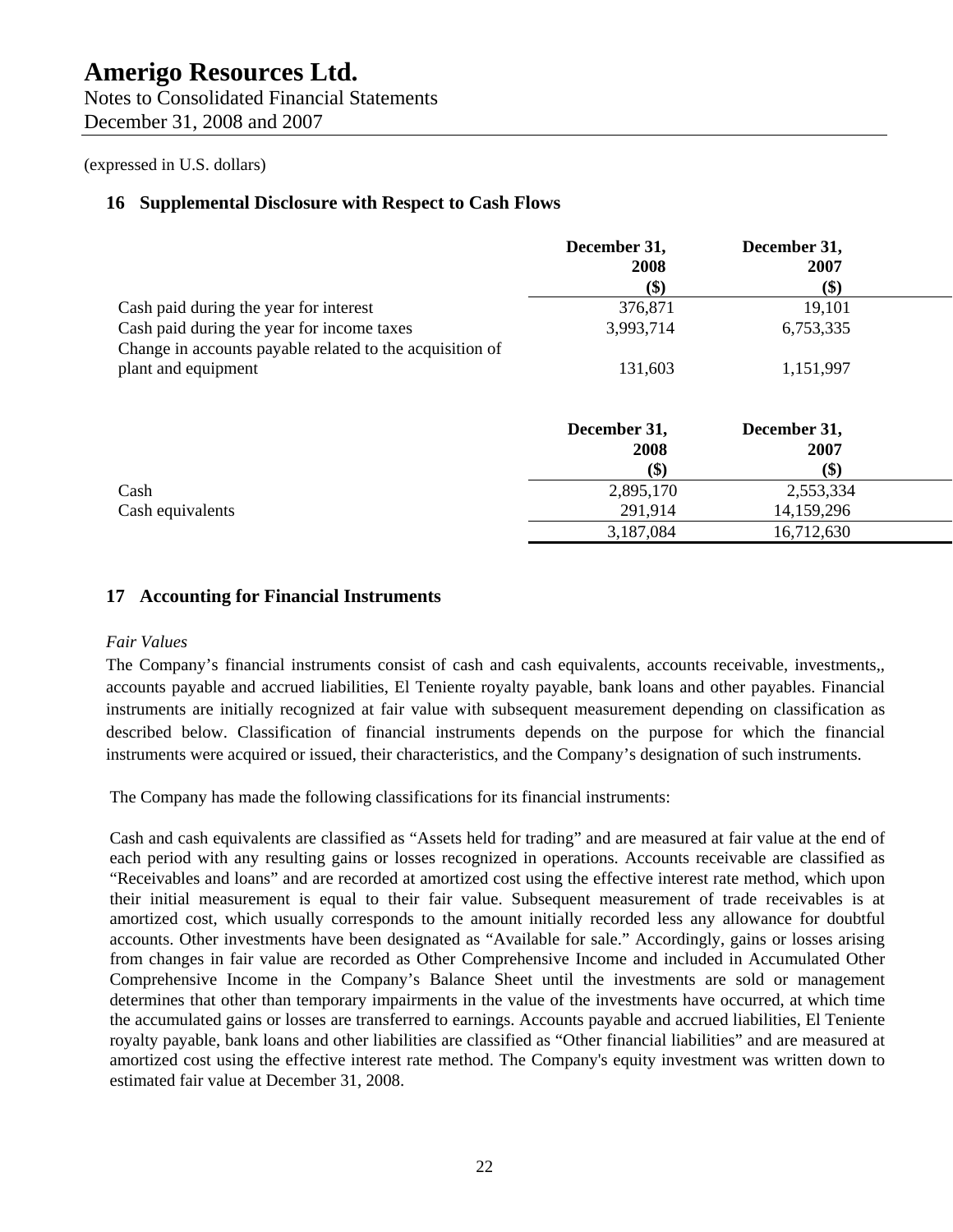Notes to Consolidated Financial Statements December 31, 2008 and 2007

(expressed in U.S. dollars)

### *Credit Risk*

Financial instruments that potentially subject the Company to credit risk consist of cash and cash equivalents and accounts receivable. The Company has an Investment Policy which requires that cash and cash equivalents can only be deposited in Permitted Investments with certain minimum credit ratings. Cash and cash equivalents are maintained with financial institutions of reputable credit and are redeemable on demand.

### *Foreign Exchange Risk*

The Company faces foreign exchange risk exposures arising from transactions denominated in foreign currencies. The Company's main foreign exchange risks arise with respect to the Canadian dollar and the Chilean Peso. Copper and molybdenum sales are denominated in US dollars, and the majority of operating expenses are in Chilean Pesos. The Company has elected not to actively manage this exposure at this time. Notwithstanding, the Company continuously monitor this exposure to determine if any mitigation strategies become necessary. Based on the balances as at December 31, 2008, a 1% increase (decrease) in the exchange rates on that day would have resulted in a decrease of approximately \$428,000 in earnings before income taxes. There would be no effect in other comprehensive income.

### *Liquidity Risk*

Liquidity risk is the risk that the Company will not be able to meet its financial obligations as they fall due. The Company manages liquidity risk through monitoring and prospective analysis of cash flow projections , by maintaining strong banking relationships in Chile where the Company has historically obtained short term debt facilities to meet working capital requirements and by raising additional capital for investment or operations as required from time to time. As at December 31, 2008 the Company's current liabilities fall due as indicated in the following table:

| Accounts payable and accrued liabilities | $30$ to $90$ days                                                                                     |
|------------------------------------------|-------------------------------------------------------------------------------------------------------|
| Enami loan (current)                     | 9 monthly instalments from April to<br>December 2009                                                  |
| El Teniente royalty payable              | Royalties have normal terms of 120<br>days; current subject to 70% deferral<br>as indicated in Note 9 |
| Bank loans                               | Current renewal dates on May and<br>August 2008                                                       |
| Due to non-controlling interests         | Less than 30 days                                                                                     |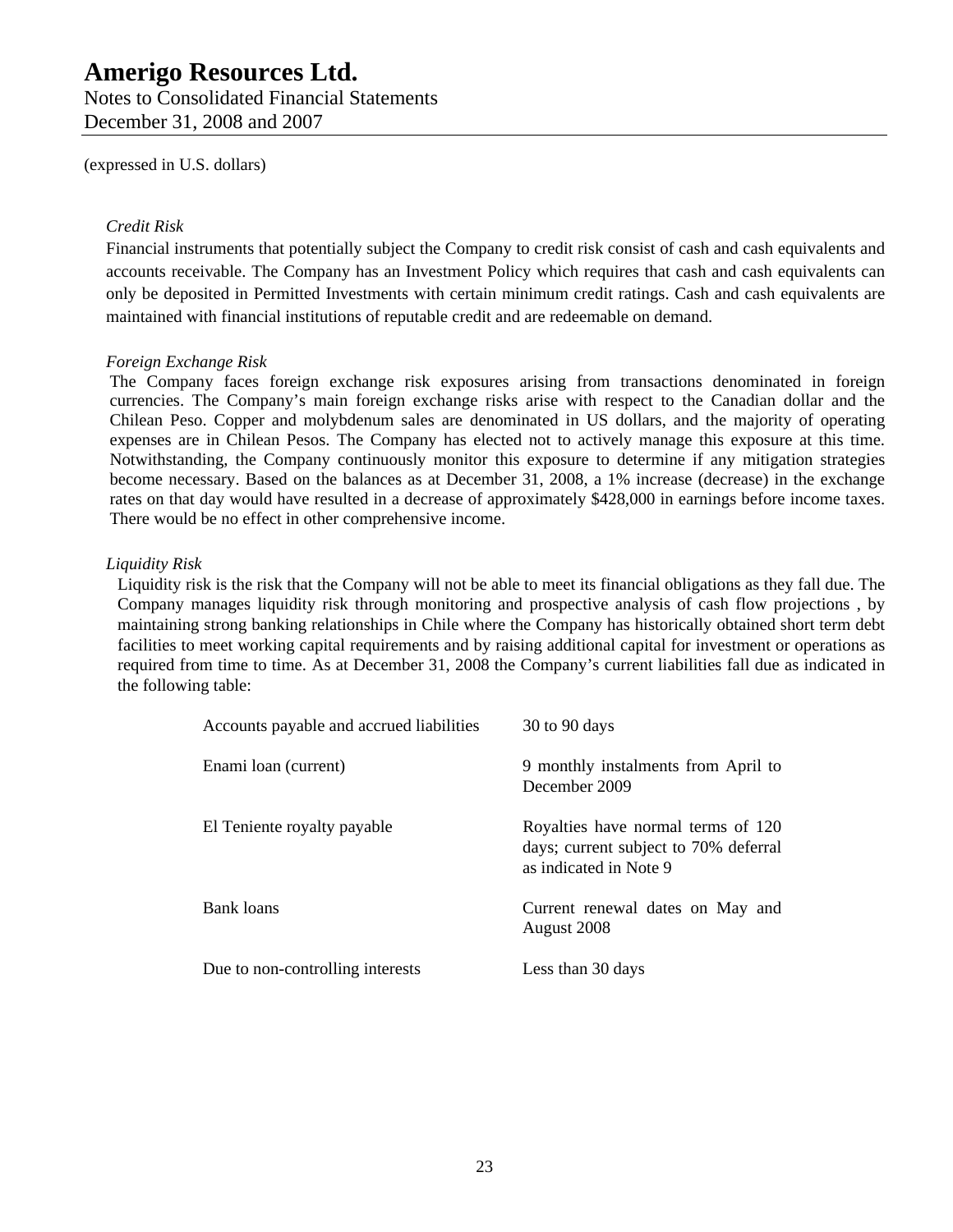Notes to Consolidated Financial Statements December 31, 2008 and 2007

(expressed in U.S. dollars)

#### *Commodity Price Risk*

The Company faces commodity price risk arising from changes to the market prices for copper and molybdenum from the time of delivery of concentrates to the time of final price settlement. The Company has elected not to actively manage this exposure at this time.

#### *Interest Rate Risk*

Included in the results of operation of the Company are interest income on US Dollar, Canadian Dollar and Chilean Peso cash and cash equivalents. The Company also has two outstanding short-term bank loans, one dominated in Chilean Pesos and one in US Dollars. The Company's interest rate risk mainly arises from the interest rate impact on its cash and cash equivalents. The interest rate risk impact is minimal as the Company borrowed at fixed interest rates. Cash and cash equivalents receive interest based on market interest rates. As at December 31, 2008, with other variables unchanged, a 1% change in Prime rates would have had an insignificant impact on net earnings, and no effect on Other Comprehensive Income.

## **18 Capital Risk Management**

The Company's objectives when managing capital are to safeguard its ability to continue as a going concern, to provide an adequate return on investment to shareholders and to maintain a flexible capital structure which optimizes the cost of capital at acceptable risk.

In the last quarter of 2008 and as a result of the sharp decline in copper and molybdenum prices, the Company increased its traditionally low levels of short term debt to meet working capital requirements. The Company's bank debt was obtained from commercial banks in Chile.

# **19 Segmented Information**

As at December 31, 2008, 99% of the Company's assets are located in Chile and 1% in Canada. All of the Company's revenues and production costs arise from its Chilean operations. The Company's sales to one customer represent 85% of reported revenue.

# **20 Commitments**

MVC has certain commitments to sell copper concentrate to Enami in 2009. It also has certain commitments to sell molybdenum concentrate to Molymet on a yearly basis through 2009.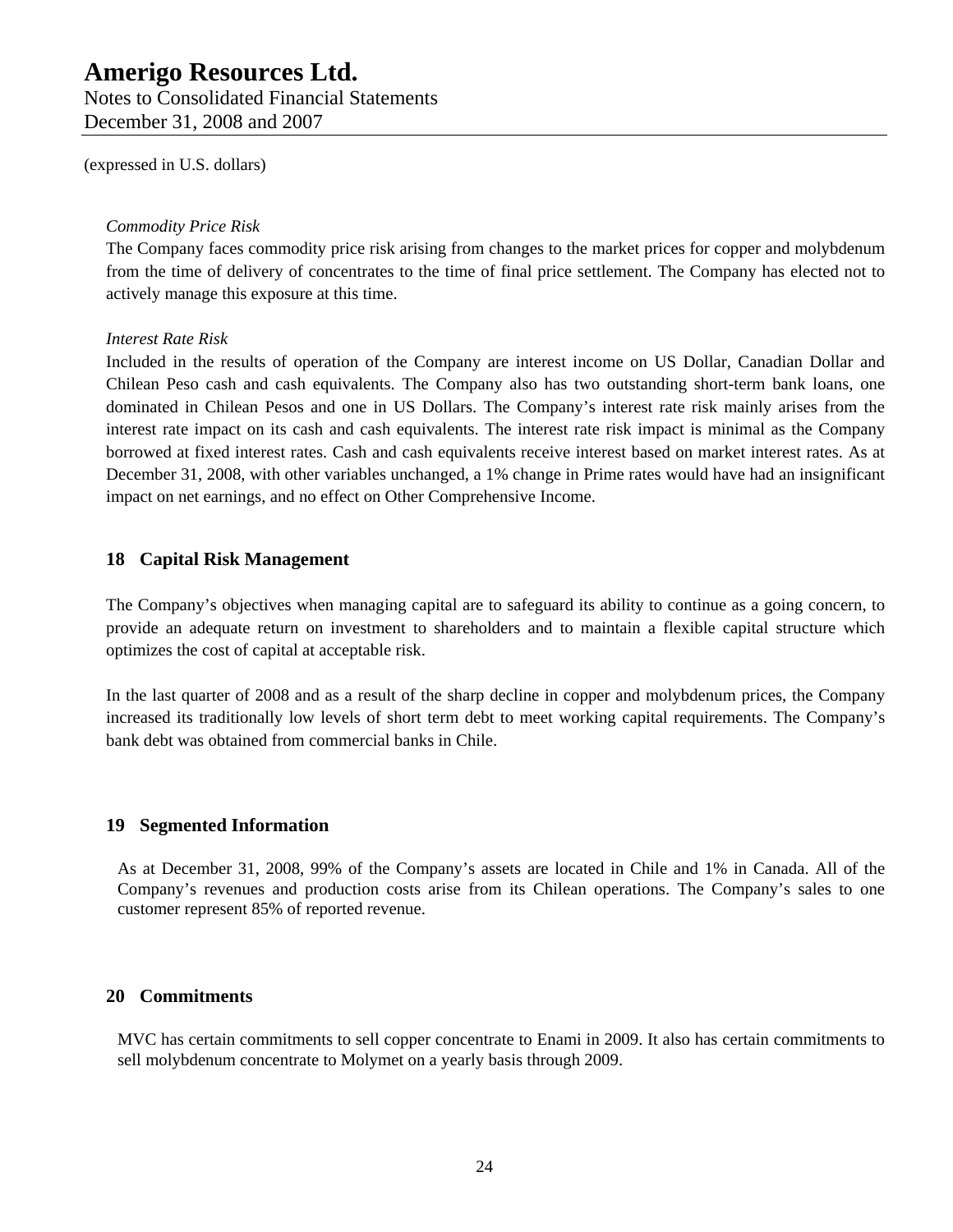MVC entered into an agreement with its current power provider in order to guarantee power supply to MVC from Chile's central power grid beyond the supply expected to be generated by MVC's own power plant as of April 2009, and to provide MVC with the flexibility to switch from self-generation to grid supply based on comparative costs,. The agreement extends from January 1, 2009 to December 31, 2017 and establishes minimum stand-by charges based on peak hour power supply calculations, currently estimated to be approximately \$170,000 per month for the period January 1, 2009 to December 31, 2012, and \$85,000 per month for the period January 1, 2013 to December 31, 2017. The estimated stand-by charges for 2009 represent approximately 5% of total power costs incurred by the Company in 2008.

Amerigo is obligated to pay basic and additional rent of approximately \$252,064 for its head office premises under a contract expiring on September 30, 2010.

# **21 Guarantees**

As required by contract, MVC has provided Codelco with a guarantee in the form of letter of credit with Banco de Chile in the amount of UF 4,500 or approximately \$151,680 at December 31, 2008, renewable on February 4, 2010. UF refers to "Unidades de Fomento" an indexed monetary unit utilized in Chile.

In connection with the Enami loan described in Note 8, MVC agreed to provide machinery and equipment collateral up to an estimated value of \$16.5 million for the instalment loan and \$5.8 million for the estimated value of the sustainability loan.

In connection with the increase to loan facility described in Note 23(a), MVC agreed to provide machinery and equipment collateral of approximately \$10 million.

# **22 Contingencies**

In the third quarter of 2007, the Chilean Internal Revenue Services ("SII") issued a tax assessment to MVC challenging the tax losses reported by MVC for the commercial years 1999 to 2004. The tax assessment claims that some of these losses could be denied and MVC could face a tax liability of approximately \$1.15 million. Although the Company believes there is no merit to this assessment, the final outcome of this matter cannot be predicted with certainty. The Company retained legal counsel to prepare a response to SII in accordance with Chilean law and is awaiting the SII's determination on this matter. Management believes that if the SII claim is ultimately upheld, the Company will have a claim for full indemnification from the sellers of MVC pursuant to the terms of the MVC purchase and sale agreement for losses incurred prior to the MVC purchase date of July 2003.

In the fourth quarter of 2007, the SII issued a tax assessment to MVC for adjustments, penalties and interest of approximately \$135,000, derived from MVC's alleged failure to remit provisional monthly payments towards a Chilean mining royalty tax in 2006. When the mining royalty tax was instituted in Chile, MVC obtained a legal